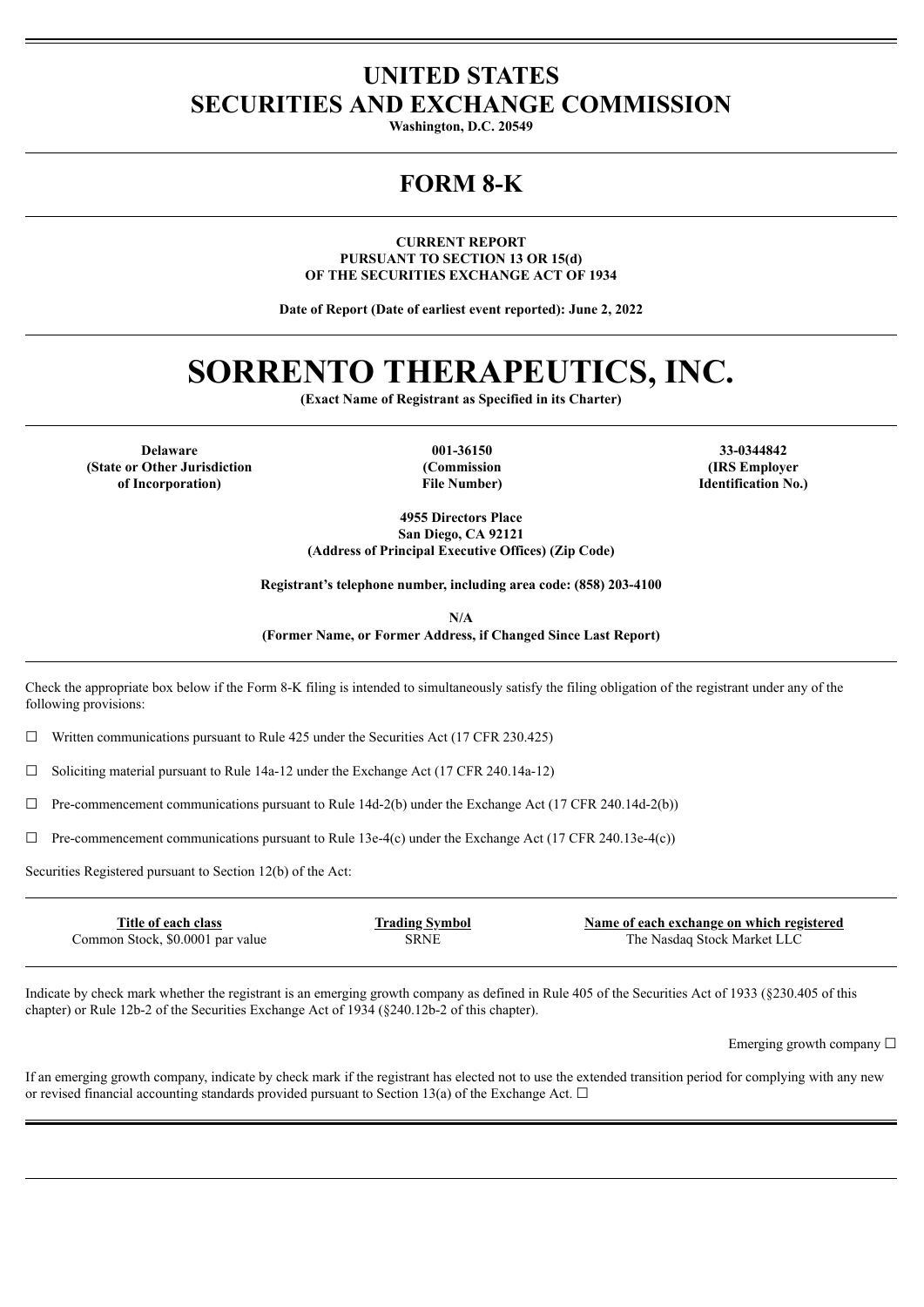## **Item 1.01. Entry into a Material Definitive Agreement.**

On June 2, 2022, Sorrento Therapeutics, Inc. (the "Company") and Scilex Pharmaceuticals Inc. ("Scilex"), an indirect subsidiary of the Company ("Scilex"), entered into a Consent Under and Amendment No. 4 to Indenture (the "Indenture Amendment") with U.S. Bank Trust Company, National Association (as successor in interest to U.S. Bank National Association), as trustee (the "Trustee") and collateral agent (the "Agent"), and the beneficial owners of those certain senior secured notes due 2026 issued by Scilex in September 2018 (the "Notes") listed on the signature pages thereto (the "Holders"), which amended that that certain Indenture, dated September 7, 2018, by and among Scilex, the Company, the Trustee and the Agent, as amended (the "Indenture").

Pursuant to the Indenture Amendment, (1) on June 3, 2022, Scilex repurchased approximately \$41.4 million of the aggregate principal amount of the outstanding Notes at 100% of the principal amount thereof (the "Repurchase"), (2) the Holders agreed that Scilex can repurchase the remaining principal amount of the Notes at any time on or before September 30, 2022 for \$41.4 million (subject to reduction for any quarterly royalty payments) and the Holders will forgive and discharge \$28.0 million of the aggregate principal amount of the Notes, (3) the minimum cash requirement under the Indenture was reduced to \$5.0 million in aggregate unrestricted cash equivalents at the end of each calendar month, and (4) the maximum aggregate principal amount of that certain Intercompany Promissory Note issued by Scilex to the Company on October 5, 2018 was increased from up to \$25.0 million to up to \$50.0 million.

The Indenture Amendment includes representations and warranties of the parties, indemnification obligations and other terms and conditions customary in agreements of this type. The representations, warranties and covenants contained in the Indenture Amendment were made only for purposes of such agreement and as of specific dates, were solely for the benefit of the parties to the Indenture Amendment, and may be subject to limitations agreed upon by the contracting parties. Accordingly, the Indenture Amendment is incorporated herein by reference only to provide investors with information regarding the terms of the Indenture Amendment, and not to provide investors with any other factual information regarding the Company or its business, and should be read in conjunction with the disclosures in the Company's periodic reports and other filings with the Securities and Exchange Commission (the "SEC").

The foregoing description of the Indenture Amendment does not purport to be complete and is qualified in its entirety by reference to the copy of the Indenture Amendment filed herewith as **[Exhibit](https://www.sec.gov/Archives/edgar/data/850261/000085026118000033/exhibit101.htm) 10.1**, as well as copies of: (i) the Indenture, which was filed as Exhibit 10.1 to the Company's Quarterly Report on Form 10-Q filed with the SEC on November 9, 2018, (ii) the Omnibus Amendment No. 1 to Indenture and Letter of Credit, dated as of October 1, 2019, by and among Scilex, the Company, the Trustee and the Holders, which was filed as [Exhibit](https://www.sec.gov/Archives/edgar/data/850261/000114420419046767/tv530272_ex10-1.htm) 10.1 to the Company's Current Report on Form 8-K filed with the SEC at 4:32 p.m. Eastern Time on October 1, 2019, (iii) the Omnibus Amendment No. 2 to Indenture and Letter of Credit, dated as of March 30, 2020, by and among Scilex, the Company, the Trustee and the Holders, which was filed as [Exhibit](https://www.sec.gov/Archives/edgar/data/850261/000156459020024153/srne-ex102_166.htm) 10.2 to the Company's Quarterly Report on Form 10-Q filed with the SEC on May 11, 2020, and (iv) the Consent Under and Amendment No. 3 to Indenture and Letter of Credit, dated as of December 14, 2020, by and among Scilex, the Company, the Trustee and the Holders, which was filed as **[Exhibit](https://www.sec.gov/Archives/edgar/data/850261/000156459020057183/srne-ex101_33.htm) 10.1** to the Company's Current Report on Form 8-K filed with the SEC on December 15, 2020.

## **Item 8.01. Other Events.**

On June 3, 2022, Scilex Holding Company issued a press release regarding the Repurchase. A copy of the press release is filed herewith as Exhibit 99.1 to this Current Report on Form 8-K and is incorporated herein by reference.

#### **Item 9.01. Financial Statements and Exhibits.**

(d) Exhibit.

| $10.1+$     | Consent Under and Amendment No. 4 to Indenture, dated June 3, 2022, by and among Sorrento Therapeutics, Inc., Scilex Pharmaceuticals        |
|-------------|---------------------------------------------------------------------------------------------------------------------------------------------|
|             | Inc., U.S. Bank Trust Company, National Association, as trustee and collateral agent, and the beneficial owners of the senior secured notes |
|             | due 2026 and the holders of such securities listed on the signature pages thereto.                                                          |
| <u>99.1</u> | Press Release, dated June 3, 2022.                                                                                                          |
| 104         | Cover Page Interactive Data File, formatted in Inline Extensible Business Reporting Language (iXBRL).                                       |

+ Non-material schedules and exhibits have been omitted pursuant to Item 601(a)(5) of Regulation S-K. The Company hereby undertakes to furnish supplemental copies of any of the omitted schedules and exhibits upon request by the SEC.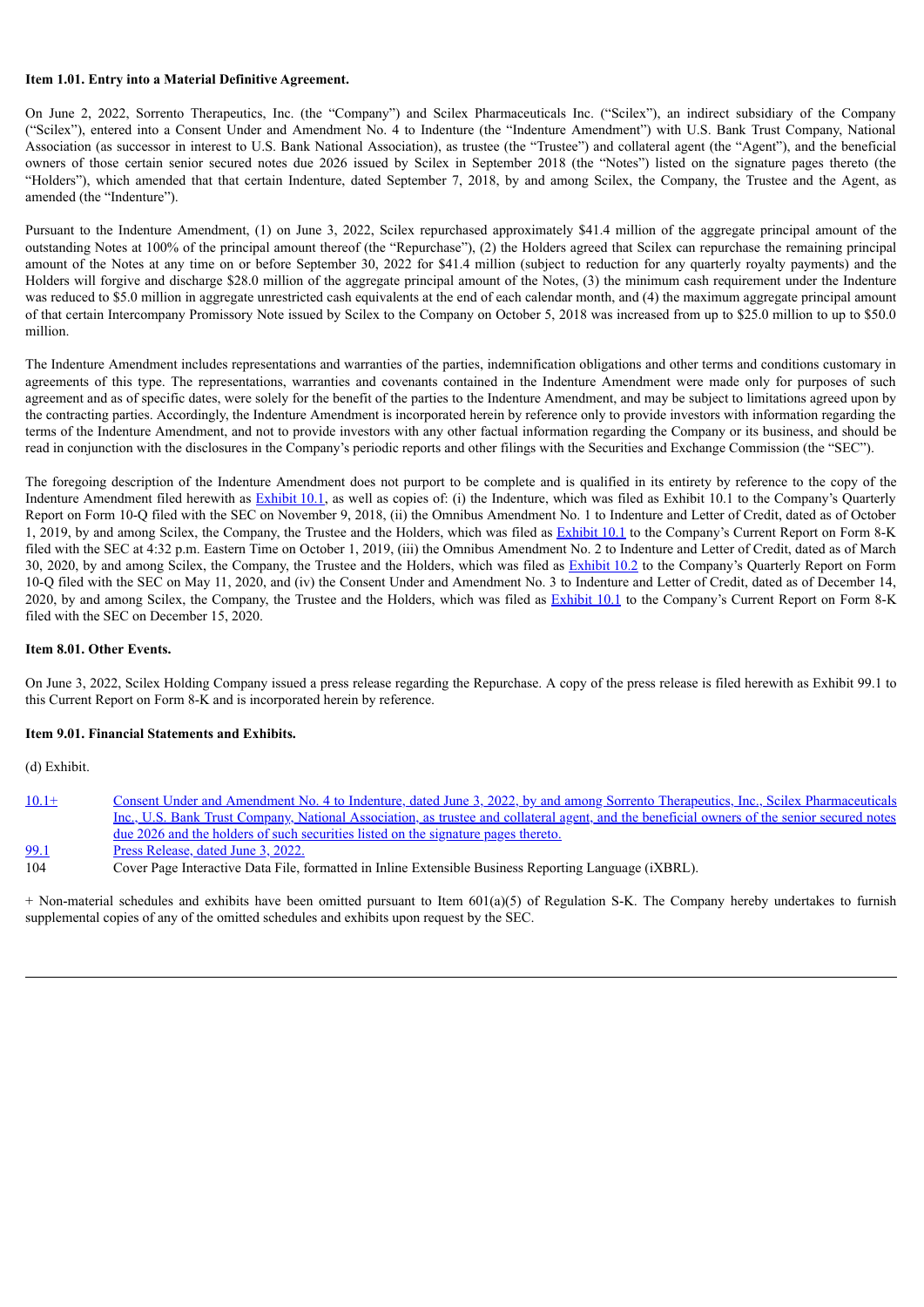# **SIGNATURES**

Pursuant to the requirements of the Securities Exchange Act of 1934, the registrant has duly caused this report to be signed on its behalf by the undersigned hereunto duly authorized.

# **SORRENTO THERAPEUTICS, INC.**

Date: June 3, 2022 By: /s/ Henry Ji, Ph.D.

Name: Henry Ji, Ph.D. Title: Chairman of the Board, President and Chief Executive Officer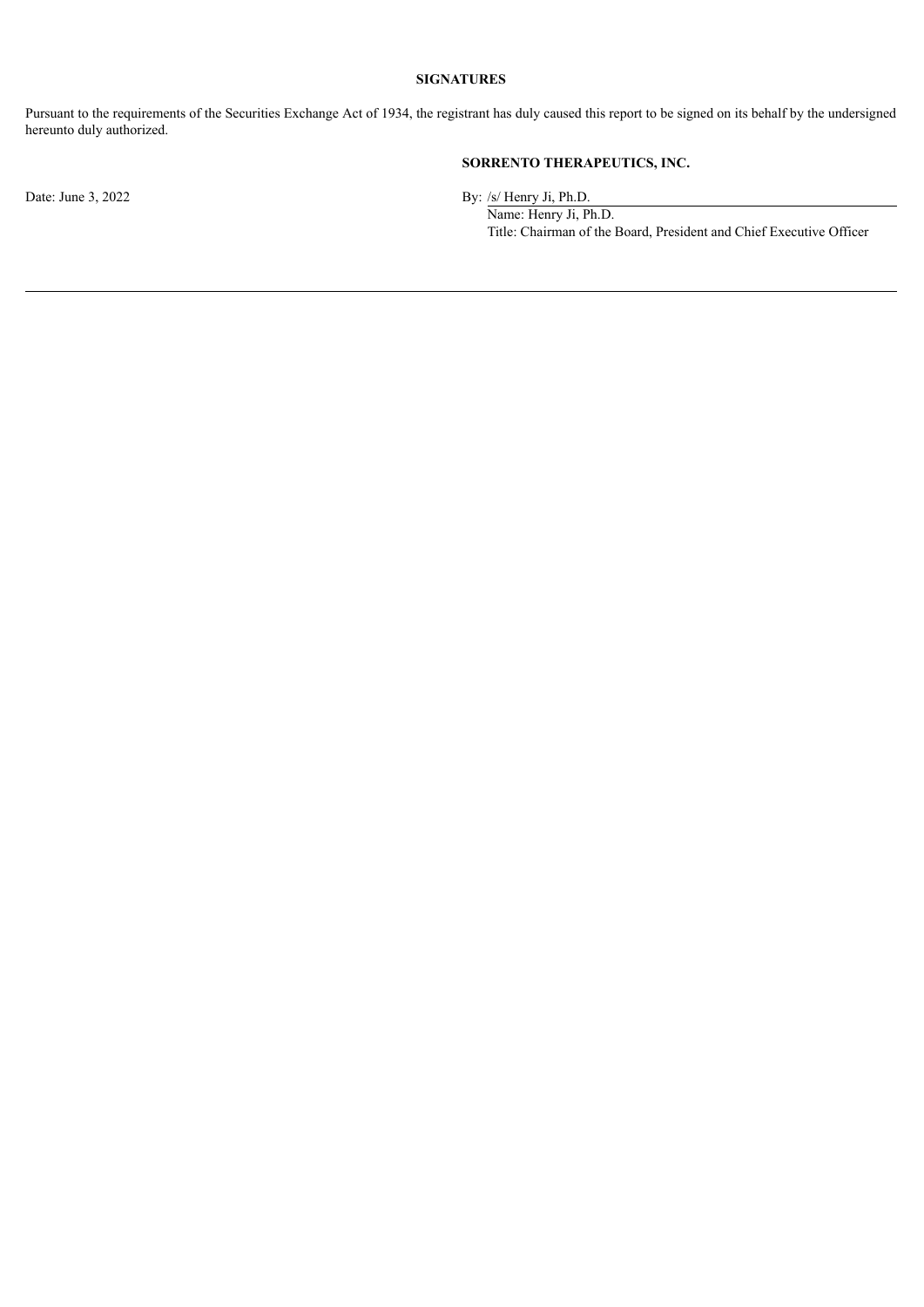# **CONSENT UNDER AND AMENDMENT NO. 4 TO INDENTURE**

<span id="page-3-0"></span>This CONSENT UNDER AND AMENDMENT NO. 4 TO INDENTURE is entered into as of June 2, 2022 (this "**Amendment**") by and among SCILEX PHARMACEUTICALS INC., a Delaware corporation (the "**Issuer**"), SORRENTO THERAPEUTICS, INC., a Delaware corporation (the "**Parent Guarantor**"), U.S. BANK TRUST COMPANY, NATIONAL ASSOCIATION (as successor in interest to U.S. Bank National Association), as trustee (in such capacity, together with its successors and assigns in such capacity, the "**Trustee**") and collateral agent (in such capacity, together with its successors and assigns in such capacity, the "**Collateral Agent**") under the Indenture (as defined below), and the beneficial owners of the Securities and the Holders listed on the signature pages hereof (collectively, the "**Holders**").

#### **RECITALS**

**WHEREAS**, the Issuer, the Parent Guarantor, the Trustee and the Collateral Agent are parties to that certain Indenture, dated as of September 7, 2018 (as modified and supplemented and in effect from time to time, the "**Indenture**"), pursuant to which the Issuer issued Senior Secured Notes due 2026 in the aggregate principal amount of \$224,000,000;

**WHEREAS**, pursuant to Section 9.02(a) of the Indenture, certain provisions of the Indenture may not be amended without the consent of each Holder of any outstanding Security; and

**WHEREAS**, the Issuer has requested that the Holders, the Trustee and the Collateral Agent agree to amend the Indenture in certain respects, as set forth in this Amendment.

**NOW, THEREFORE**, in consideration of the premises and the agreements, provisions and covenants herein contained, the parties hereto agree as follows:

SECTION 1. Definitions. Except as otherwise defined in this Amendment, terms defined in the Indenture are used herein as defined

therein.

SECTION 2. Amendments. Each of the parties hereto agrees that, effective on the Effective Date (as defined below):

(a) The definition of "Subordinated Intercompany Indebtedness" in Section 1.01 of the Indenture is hereby amended and restated in its entirety as follows:

"Subordinated Intercompany Indebtedness" means loans or advances (that do not bear an interest rate in excess of 10% per year), unsecured and by their terms subordinated in right of payment to the Securities, by the Parent Guarantor from time to time to the Issuer in the aggregate principal amount outstanding at any one time not to exceed \$50,000,000 (including approximately \$21,700,000 of which is outstanding as of the Issue Date)."

(b) Section 4.02(c) of the Indenture is hereby amended and restated in its entirety as follows:

"Compliance with Indenture. The Issuer shall deliver to the Trustee, concurrently with the delivery of the financial statements provided for in Section 4.02(a)(i), commencing with respect to the fiscal year ending December 31, 2018, an Officers' Certificate certifying that to each such Officer's actual knowledge there is no Default or Event of Default that has occurred and is continuing or, if either such Officer does know of any such Default or Event of Default, such Officer shall include in such certificate a description of such Default or Event of Default and its status with particularity."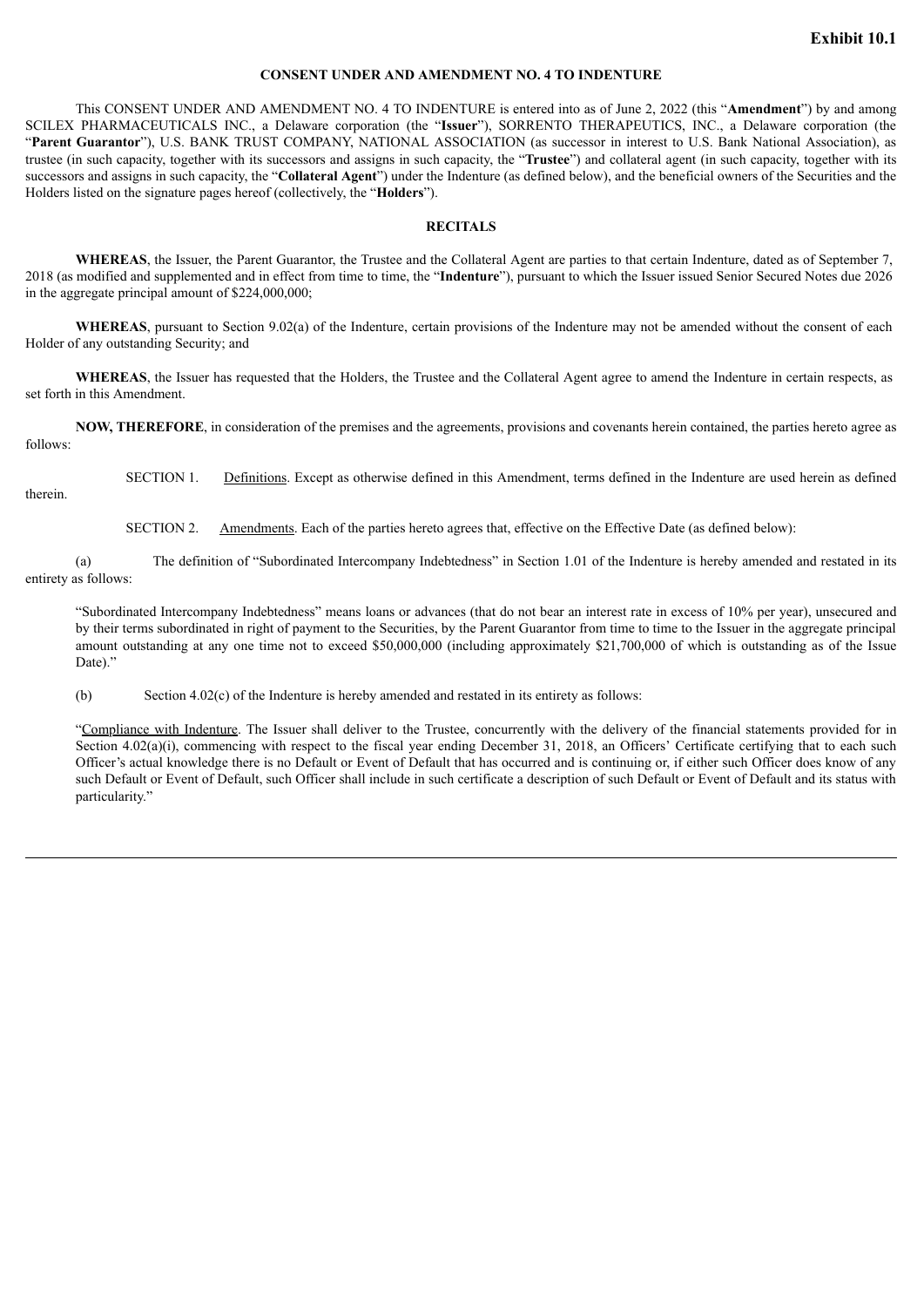(c) Section 4.02(d) of the Indenture is hereby amended and restated in its entirety as follows:

"Intentionally Deleted."

(d) Section 4.23 of the Indenture is hereby amended and restated in its entirety as follows:

"Letter of Credit. The Issuer shall make a timely drawing under the Letter of Credit at such time, if any, that the Issuer is permitted to make such a drawing under the Letter of Credit. After such time (if any) that the Letter of Credit is drawn by the Issuer, the Issuer shall hold, as of the end of any calendar month, at least \$5,000,000 in aggregate unrestricted Cash Equivalents held by or in the name of the Issuer. In addition, within five (5) Business Days after the Letter of Credit is drawn by the Issuer, the Issuer shall complete the "LC Repurchase" as defined in, and in accordance with, Amendment No. 3."

## SECTION 3. Representations and Warranties, and Covenants, of the Issuer and the Parent Guarantor.

(a) Representations and Warranties. Each of the Issuer and the Parent Guarantor represents and warrants as follows as of the date hereof and the Effective Date:

(i) the representations and warranties contained in the Indenture, the Securities, the Collateral Agreement, the Purchase Agreements or in any Security Document (each as amended hereby) are true and correct in all material respects as though made on and as of such date (except where such representations and warranties expressly relate to an earlier date, in which case such representations and warranties are true and correct in all material respects as of such earlier date); provided that any representation or warranty that is qualified as to "materiality", "Material Adverse Effect" or similar language shall be true and correct in all respects on such respective dates;

(ii) no event has occurred and is continuing that constitutes a "Default" or "Event of Default" under the Indenture, the Securities or any Security Document, and the execution, delivery and performance of this Amendment will not cause or constitute any such Default or Event of Default under the Indenture, the Securities or any Security Document, as amended hereby; and

(iii) each of the Issuer and the Parent Guarantor has duly authorized, executed and delivered this Amendment, and this Amendment constitutes the legal, valid and binding obligation of the Issuer and the Parent Guarantor enforceable against such person in accordance with its terms, subject to the effects of bankruptcy, insolvency, fraudulent conveyance, moratorium, reorganization and other similar laws relating to or affecting creditors' rights generally and general principles of equity (whether considered in a proceeding in equity or law).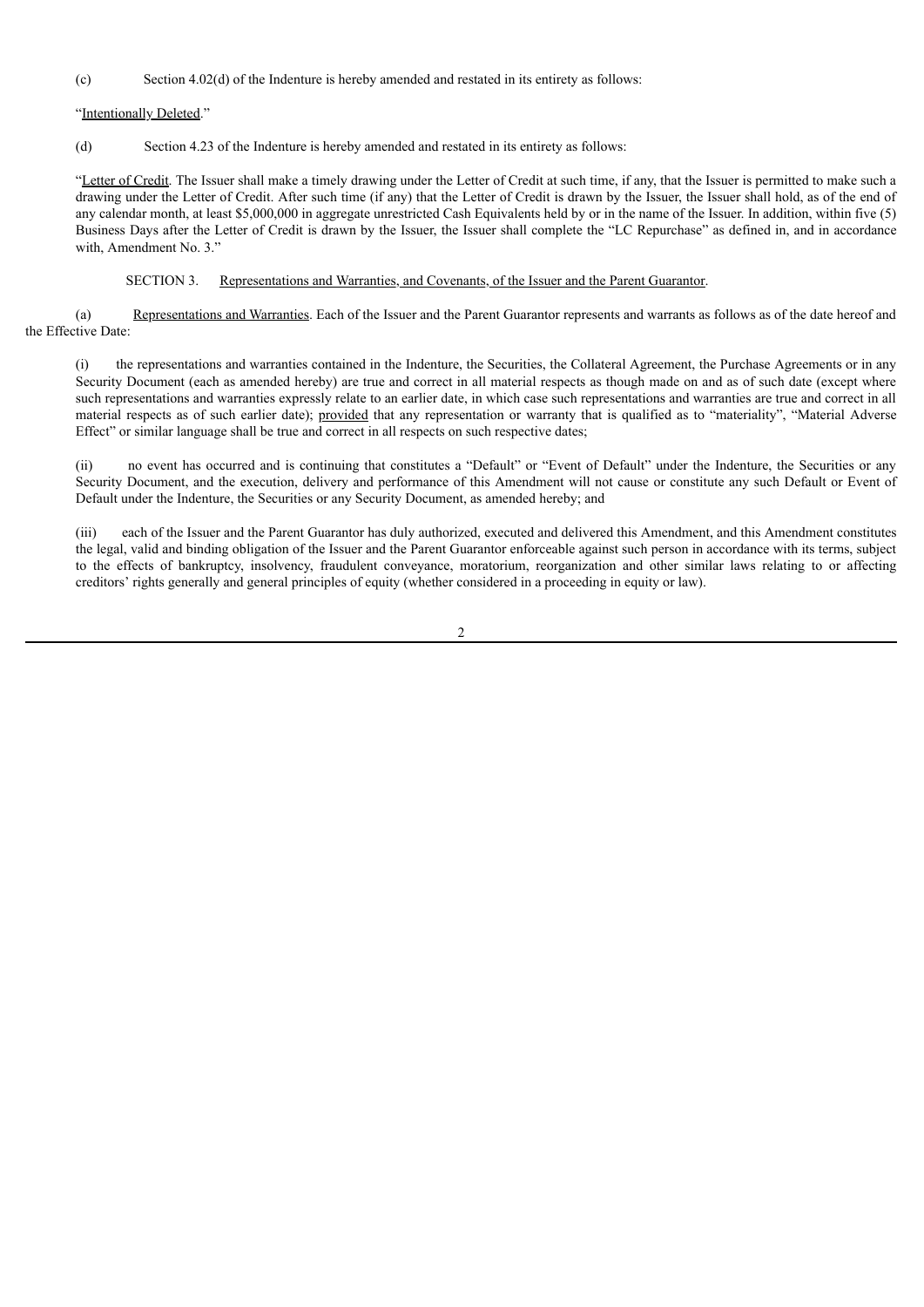(b) Covenant. Except pursuant to Section 6 or Section 7 hereof, except on the August 15, 2022 Payment Date pursuant to Section 4.01(b) of the Indenture and except after the occurrence of an Event of Default (and the exercise of remedies by the Trustee, the Collateral Agent or the Holders), on and after the Effective Date, and on or prior to September 30, 2022, the Issuer agrees to not repurchase, repay or otherwise retire or cancel (or otherwise permit or direct the cancellation of) any of the Securities.

# SECTION 4. Representations and Warranties, and Covenants, of the Holders.

(a) Representations and Warranties. Each Holder hereby represents and warrants, with respect to itself, to each of the Trustee and the Collateral Agent that as of the date hereof and as of the Effective Date (i) such Holder owns or beneficially owns, respectively, the principal amount of the Securities set forth opposite such Holder's name under the column heading "Principal Amount of Securities" in **Schedule 1** attached hereto and, if such Securities are beneficially owned through the book-entry system of the Depository, then such Securities are held through the Depository participant set forth opposite such Holder's name under the column heading "Depository Trust Company Participant Name and Number" in **Schedule 2** attached hereto (and if nothing is set forth opposite such Holder's name under the column heading "Depository Trust Company Participant Name and Number" in Schedule 2 attached hereto then such Holder does not hold such Securities through the book-entry system of the Depository), (ii) the CUSIP Number of such Securities that are beneficially owned by such Holder are set forth opposite such Holder's name under the column heading "CUSIP No." in Schedule 2 attached hereto, (iii) such Holder is not the Issuer, the Parent Guarantor or a Subsidiary of the Issuer or the Parent Guarantor, (iv) such Holder has the full power and authority to provide this Amendment with respect to such Securities that are owned or beneficially owned by such Holder and (v) this Amendment has been duly executed and delivered by such Holder, and this Amendment constitutes a legal, valid and binding obligation of such Holder enforceable against such Holder in accordance with its terms.

(b) Covenants. Each Holder (on a several and not joint basis) covenants to promptly notify the Trustee and the Issuer upon the transfer of such Holder's Securities, any change to such Holder's Pro Rata Share (as defined herein) or upon a change of any of the information contained in **Schedule 1** (solely as to such Holder's Wire Transfer Instructions) or Schedule 2, in each case, as to such Holder. Each Holder (on a several and not joint basis) agrees to indemnify and hold harmless the Trustee and the Collateral Agent from and against any and all damages, losses, costs and expenses (including, without limitation, legal fees and expenses) arising or resulting from reliance upon the representations and warranties by such Holder set forth in this Section 4.

SECTION 5. Effectiveness of Amendments. The amendments to the Indenture set forth in Section 2 hereof shall become effective as of the date (such date, the "**Effective Date**") that:

(a) the Trustee shall have received counterparts of this Amendment executed by the Trustee, the Issuer, the Parent Guarantor, the Collateral Agent and all the Holders of the then outstanding Securities;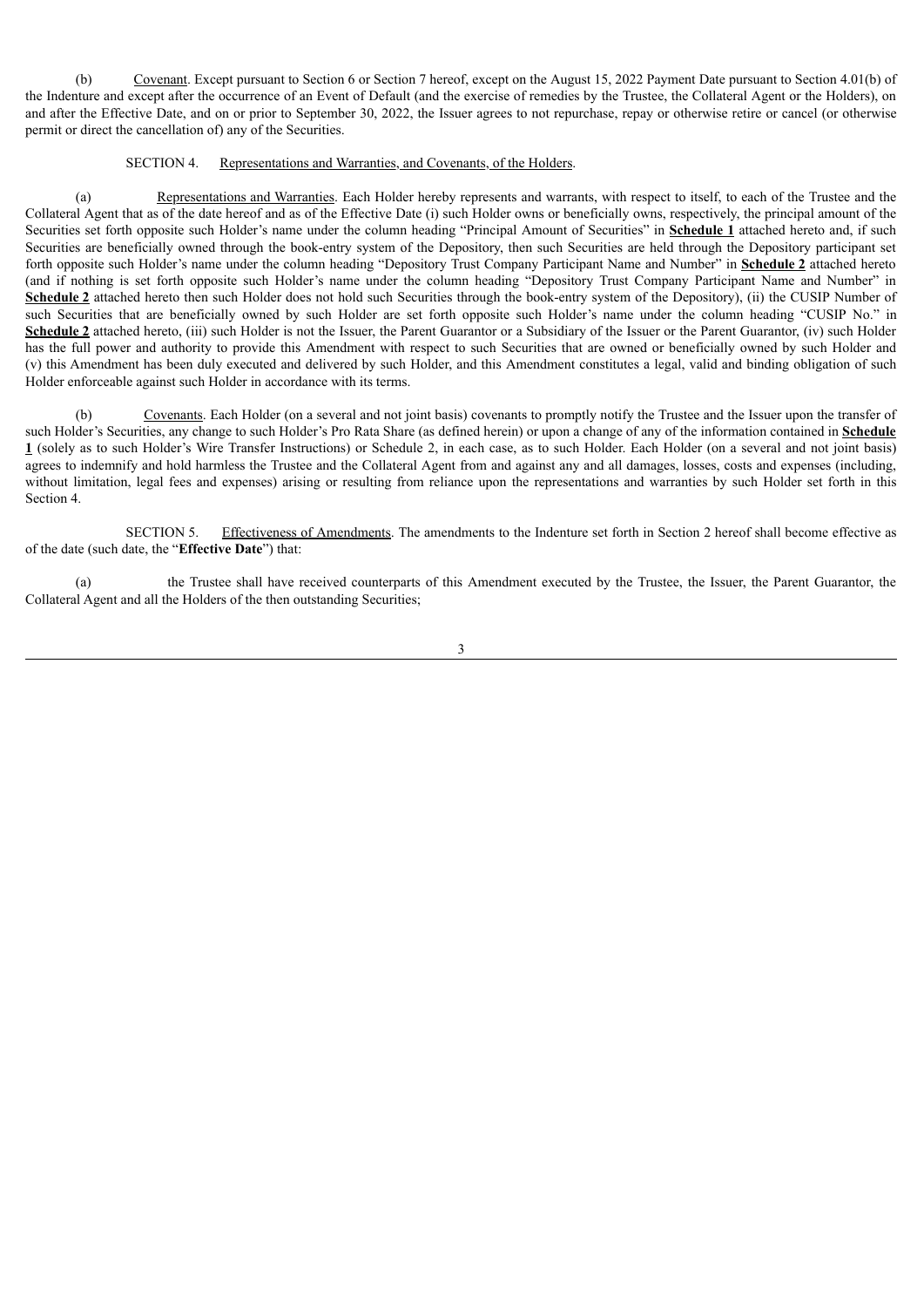(b) the Issuer shall have irrevocably deposited or caused to be irrevocably deposited with the Trustee (no later than two Business Days after the date of this Amendment) to the account specified on **Exhibit A** attached hereto an amount equal to \$41,443,678.00 (the "**Initial Repurchase Amount**"), to be held in escrow by the Trustee for the sole purpose of effectuating the Initial Repurchase (as defined below);

(c) the Issuer shall have paid (no later than two Business Days after the date of this Amendment) the actual, reasonable and documented fees and expenses of the Trustee associated with the negotiation and performance of this Amendment in the amount of \$1,500.00 per the wire instructions provided by the Trustee to the Company in writing prior to the execution of this Amendment, and the actual, reasonable and documented fees of its counsel, Shipman & Goodwin LLP, in the amount of \$18,920.00 per the wire instructions provided by Shipman & Goodwin LLP to the Company in writing prior to the execution of this Amendment; and

(d) the Issuer shall have paid (no later than two Business Days after the date of this Amendment) the actual, reasonable and documented fees and expenses of counsel to the Holders, Pillsbury Winthrop Shaw Pittman LLP, in the amount of \$194,500.50 per the wire instructions provided by Pillsbury Winthrop Shaw Pittman LLP to the Company in writing prior to the execution of this Amendment.

# SECTION 6. Initial Repurchase.

(a) No later than the Business Day after the Effective Date, the Trustee shall apply the Initial Repurchase Amount to repurchase from each Holder Securities in a principal amount equal to (i) \$41,443,678.00 multiplied by (ii) a fraction the numerator of which is the then outstanding principal amount of the Securities held by such Holder and the denominator of which is the then outstanding principal amount of all of the outstanding Securities (the fraction in clause (ii) with respect to each Holder, such Holder's "**Pro Rata Share**"), at a purchase price in cash equal to the amount set forth opposite such Holder's name under the column heading "Initial Repurchase Price" in **Schedule 1** attached hereto, which purchase price will be paid to such Holder to the account set forth opposite such Holder's name under the column heading "Wire Transfer Instructions" in **Schedule 1** attached hereto (such repurchase, the "**Initial Repurchase**").

(b) In connection with the Initial Repurchase, each Holder agrees that the books and records of the Issuer and the Trustee shall be adjusted to reflect the repurchase of the interests in the Securities repurchased.

(c) No later than the Business Day after the Effective Date, the Trustee shall pay the Initial Repurchase Amount to the Holders entitled thereto pursuant to this Section 6.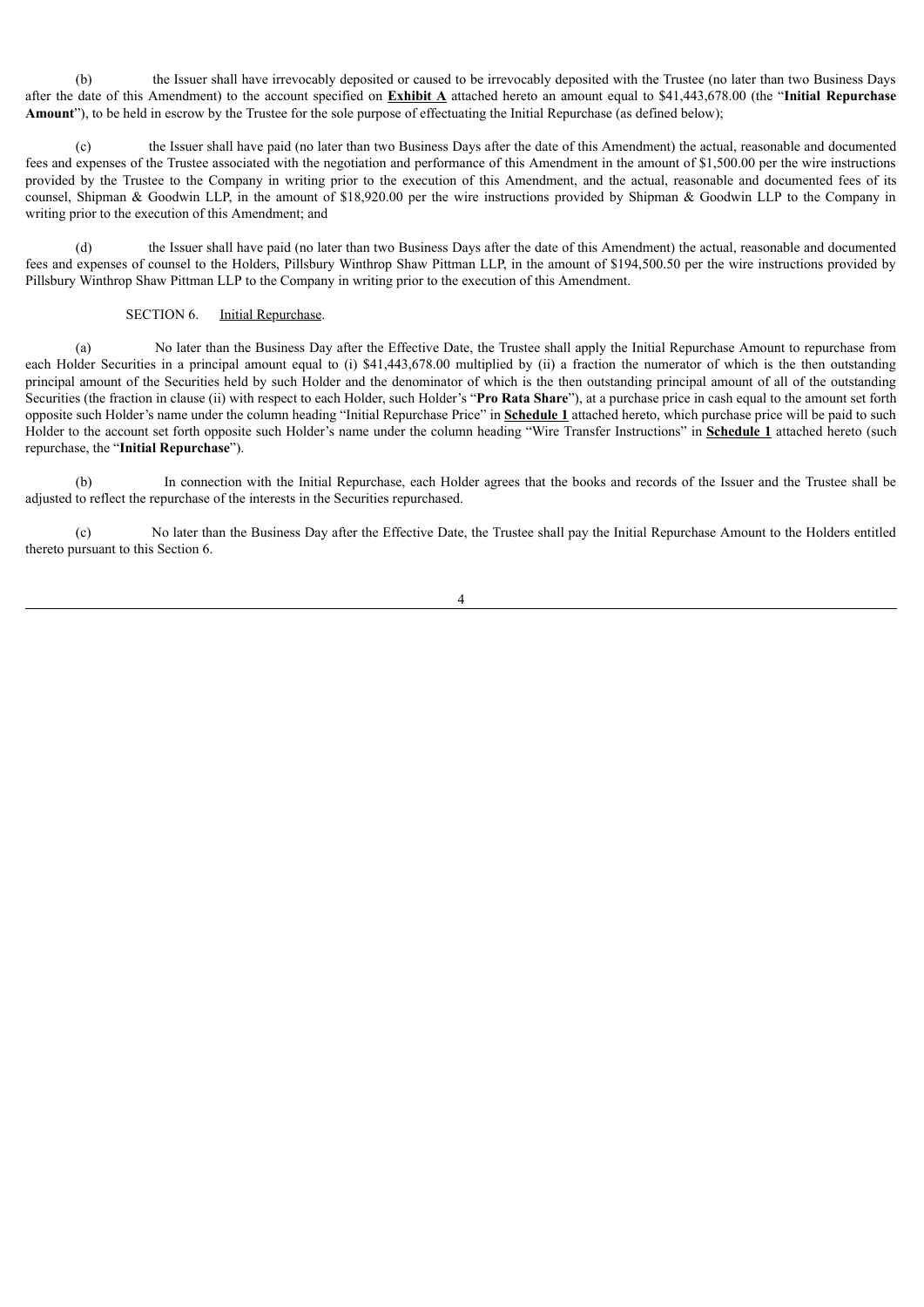#### SECTION 7. Final Repurchase.

(a) At any time on and after the Effective Date, and on or prior to September 30, 2022, if the Initial Repurchase has been consummated, the Issuer may, in its sole and absolute discretion, provide notice substantially in the form attached hereto as **Exhibit B** (the "**Final Repurchase Notice**") to the Trustee and the Holders that the Issuer intends to repurchase from the Holders all of the remaining outstanding Securities at a purchase price in cash equal to 100% of the principal amount thereof minus \$28,000,000 (such repurchase, the "**Final Repurchase**"). If delivered, the Final Repurchase Notice shall be binding, irrevocable and unconditional. If the Issuer provides the Holders with a Final Repurchase Notice, the Issuer will, no later than September 30, 2022, also irrevocably deposit or cause to be irrevocably deposited with the Trustee to the account specified on **Exhibit A** attached hereto an amount equal to 100% of the then-outstanding principal amount (on the books and records of the Trustee and, not, for the avoidance of doubt, the Depository) of all of the outstanding Securities minus \$28,000,000 (the "**Final Repurchase Amount**", and the delivery of the Final Repurchase Notice and such deposit of the Final Repurchase Amount with the Trustee shall be referred to herein as the "**Final Repurchase Conditions**") to be held in escrow by the Trustee for the sole purpose of effectuating the Final Repurchase. The Trustee shall apply the Final Repurchase Amount to repurchase from each Holder such Holder's Pro Rata Share of the Securities not later than two (2) Business Days after the later of the date of receipt by the Trustee of the (i) Final Repurchase Notice and (ii) Final Repurchase Amount, which Final Repurchase Amount will be paid to such Holder to the account set forth opposite such Holder's name under the column heading "Wire Transfer Instructions" in **Schedule 1** attached hereto; provided, that such Wire Transfer Instructions may be amended (solely with respect to such Holder) in accordance with Section 4(b) hereof.

(b) In connection with the Final Repurchase: (i) if the Securities are Definitive Securities, the applicable Holder shall surrender such Holder's Security to the Trustee and such Holder shall take such actions reflecting the cancellation of such interests as may be reasonably requested by the Issuer or the Trustee, and (ii) if the Securities are Global Securities held by the Depository, then the applicable Holder shall cause the surrendered beneficial interests in such Global Securities so purchased to be transferred to the account of the Trustee pursuant to the applicable operational procedures of the Depository for tendering and withdrawing securities in the amount set forth opposite such Holder's name under the column heading "DTC Surrendered Amount" in **Schedule 2** attached hereto (and if nothing is set forth opposite such Holder's name under the column heading "DTC Surrendered Amount" in Schedule 2 attached hereto then such Holder does not hold such Securities through the book-entry system of the Depository) and the Issuer shall deliver a cancellation order to the Trustee with respect to such beneficial interests in accordance with Section 2.11 of the Indenture in the form attached hereto as **Exhibit** L or, if the Global Securities are not held by the Depository, the applicable Holder shall take such actions reflecting the cancellation of such interests as may reasonably be requested by the Issuer, the Trustee or the Depository.

(c) On the date of the Final Repurchase (or such later date as to the delivery of such information as the Trustee may reasonably request in order to make the payment of the Final Repurchase Amount), the Trustee shall pay the Final Repurchase Amount to the Holders entitled thereto and all Securities repurchased by the Issuer pursuant to the Final Repurchase shall be delivered to the Trustee for cancellation in accordance with Section 7(b) hereof and Section 2.11 of the Indenture. Upon such repurchase, all of the Securities will be deemed cancelled and of no further force or effect. The Issuer and the Holders agree to take any action as may be required to evidence the cancellation of the Securities on the books and records of the Depository in connection with the Final Repurchase. The Issuer and the Holders agree that Section 7(j) of Amendment No. 3 shall not apply to the Final Repurchase.

(d) In connection with the Final Repurchase, and contemporaneous with the payment of the Final Repurchase Amount to the Holders, the Holders agree that the obligation of the Issuer to repay \$28,000,000 aggregate principal amount of Securities is forgiven and discharged, which \$28,000,000 represents the increase in aggregate principal amount of the Securities that occurred on February 15, 2022, which the Issuer and the Holders hereby agree to treat as not having been issued.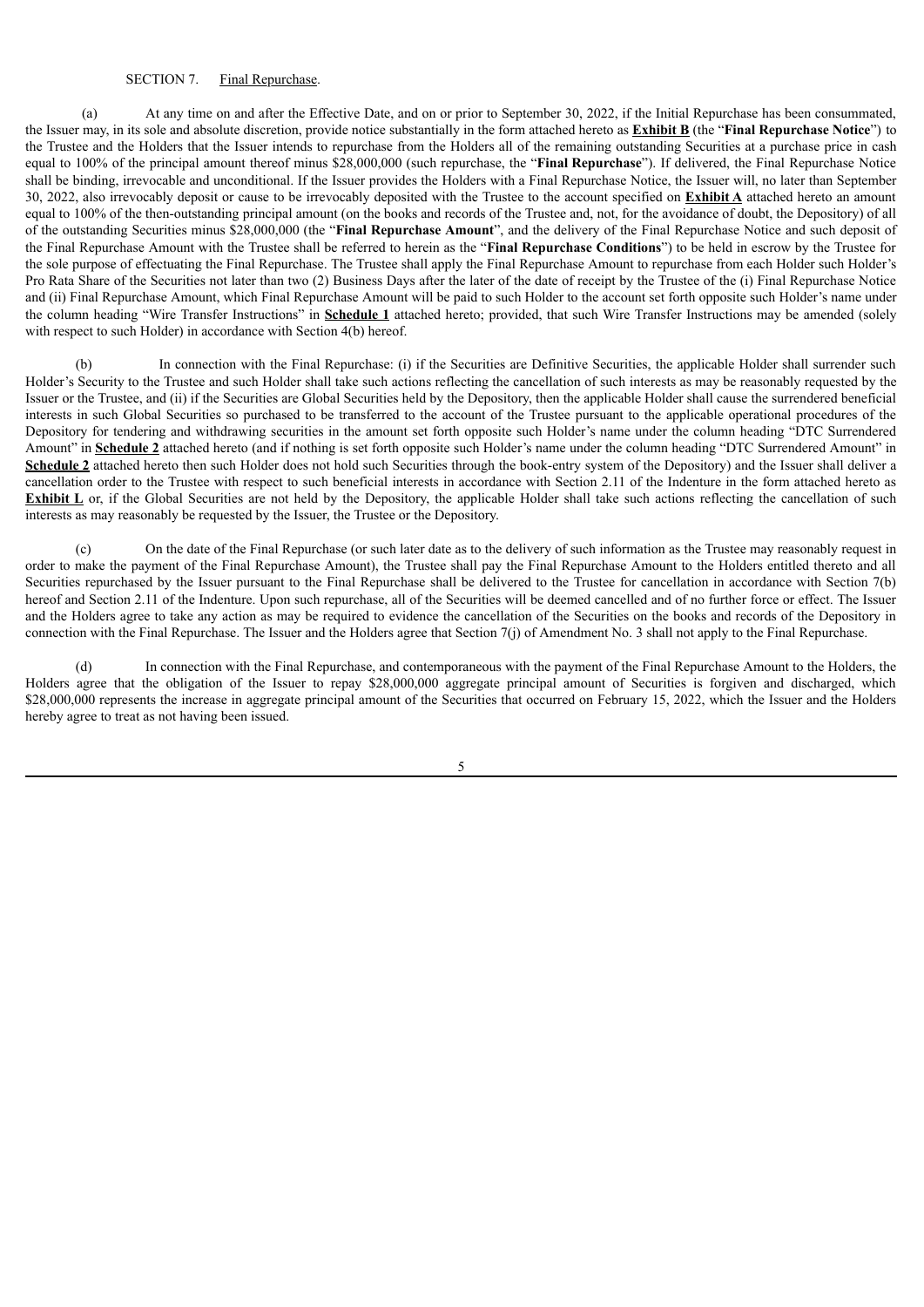#### SECTION 8. Discharge of Indenture Upon Consummation of Final Repurchase.

(a) Upon consummation of the Final Repurchase, and contemporaneous with the payment of the Final Repurchase Amount to the Holders, the Holders agree that all obligations, sums payable and indebtedness of every type and description of the Issuer, the Parent Guarantor and any other guarantor of the obligations of the Issuer under the Indenture, in each case, owed to the Holders under the Indenture, the Guarantee, the Collateral Agreement or any other Security Documents (except to the extent set forth therein pursuant to Section 8.01(b) of the Indenture) shall have been paid in full and all security interests or liens granted by any of such Persons thereunder will, automatically and without further action by any of the Holders, the Trustee or the Collateral Agent, be released and terminated. As of the consummation of the Final Repurchase and the related cancellation of all of the outstanding Securities under the Indenture, upon the delivery (i) to the Trustee by the Issuer of the Officers' Certificate with respect to Section 8.01(a) of the Indenture (and the acknowledgment of discharge by the Trustee annexed thereto) in the form attached hereto as **Exhibit C** and (ii) to the Trustee of the Opinion of Counsel required by Section 8.01(a)(iii) of the Indenture, in substantially the form attached hereto as **Exhibit D**, the Indenture shall be discharged, and each of the Indenture, the Guarantee, the Collateral Agreement and any other Security Documents shall automatically be terminated and shall cease to be of further effect pursuant to Section 8.01 of the Indenture (except to the extent set forth therein pursuant to Section 8.01(b) of the Indenture).

(b) Upon the delivery by the Issuer to the Trustee of the Officers' Certificate contemplated by Section 11.08 of the Indenture in the form attached hereto as **Exhibit C**, each of the Trustee and the Collateral Agent shall comply with its respective obligations set forth therein with respect to the release of the Lien on the Collateral and the Trustee shall deliver to the Issuer and the Collateral Agent a notice stating that the Trustee, on behalf of the Holders, disclaims and gives up any and all rights it has in or to the Collateral (other than with respect to funds held by the Trustee pursuant to Article 8 of the Indenture), and any rights it has under the Security Documents, and upon receipt by the Collateral Agent of such notice, the Collateral Agent shall be deemed not to hold a Lien in the Collateral on behalf of the Trustee and shall do or cause to be done all acts reasonably requested by the Issuer to release such Lien as soon as is reasonably practicable, including, without limitation, the execution and delivery to the Issuer of the documents attached hereto as **Exhibits E**, **F** and **I** and the Collateral Agent hereby authorizes the Issuer to file the UCC Termination Statement attached hereto as **Exhibit J** and the executed Termination and Release of Trademark Collateral Agreement attached hereto as **Exhibit F** and deliver the executed Termination of Deposit Account Control Agreement attached hereto as **Exhibit I** to Bank of America, N.A.

(c) Each of the Issuer and the Parent Guarantor acknowledges and agrees that the obligations and liabilities of the Issuer and the Parent Guarantor under the Indenture, the Guarantee, the Collateral Agreement and the other Security Documents shall be reinstated with full force and effect if, at any time on or after the date of the consummation of the Final Repurchase, all or any portion of the Final Repurchase Amount paid to the Trustee or any Holder is voided or rescinded or must otherwise be returned by the Trustee or any Holder to the Issuer or the Parent Guarantor upon the Issuer's or the Parent Guarantor's insolvency, bankruptcy or reorganization or otherwise, all as though such payment had not been made.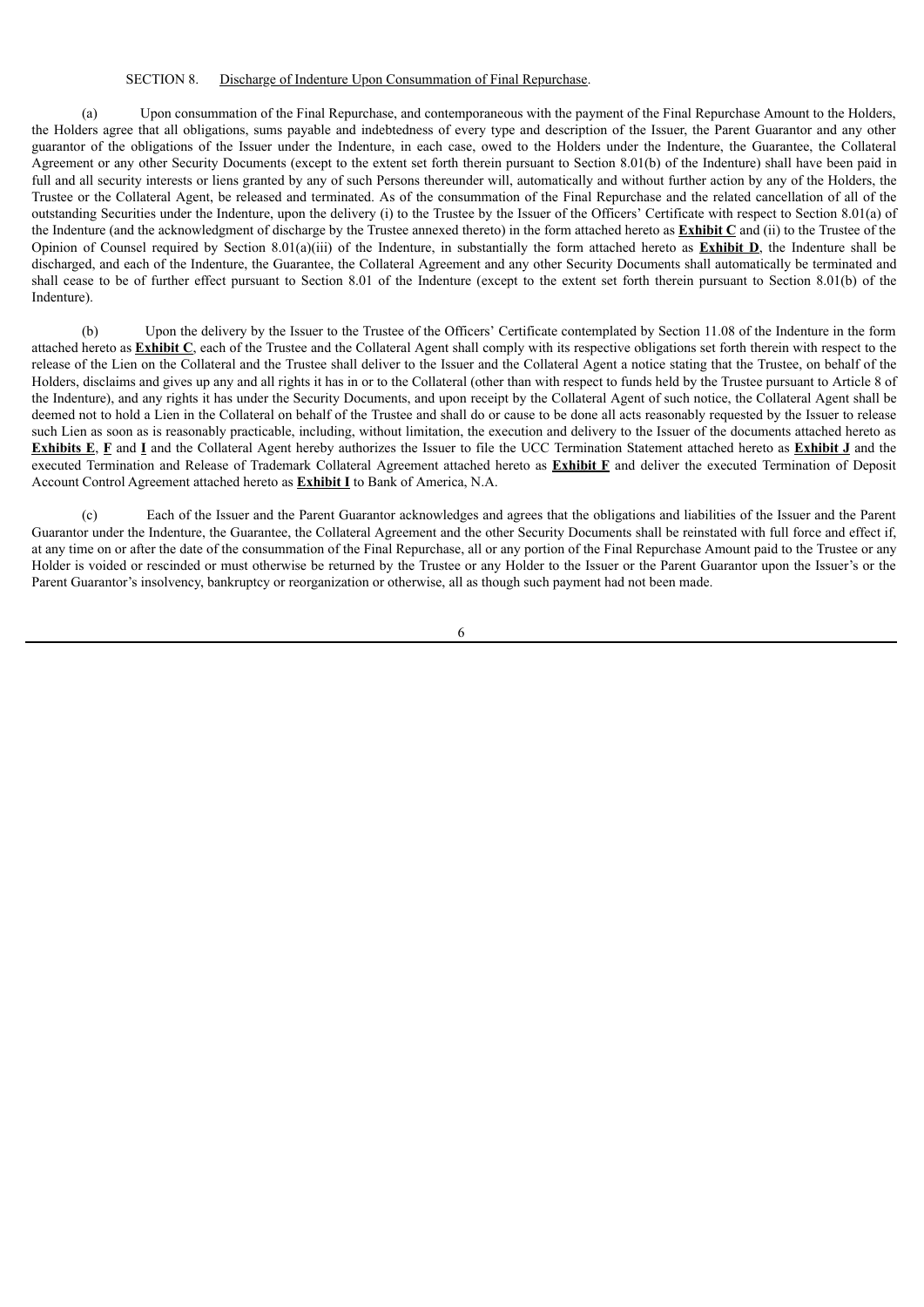# SECTION 9. Effect on the Indenture, Securities, Purchase Agreement and Security Documents; Additional Event of Default.

(a) On and after the date of this Amendment, each reference in the Indenture to "this Indenture," "hereunder," "hereof," "herein" or words of like import, and each reference in the Securities, the Purchase Agreement or any Security Documents to the Indenture, shall mean and be a reference to the Indenture as amended hereby.

(b) Except as specifically amended herein, the Indenture, the Securities, the Purchase Agreement and the Security Documents shall remain in full force and effect and are hereby ratified and confirmed.

(c) Except as set forth in this Amendment, the execution, delivery and effectiveness of this Amendment shall not operate as a waiver of any right, power or remedy of the Trustee, the Collateral Agent or any of the Holders under the Indenture, the Securities, the Purchase Agreement or any of the Security Documents, nor constitute a waiver of any provision thereof.

(d) None of the Trustee, the Collateral Agent or any Holder is under any obligation to enter into or consent to this Amendment. The entering into of this Amendment by the Trustee and the Collateral Agent and any consent to this Amendment by any Holder shall not be deemed to limit or hinder any rights of any such party under the Indenture, the Securities, the Purchase Agreement or any Security Document, nor shall it be deemed to create or infer a course of dealing between any such party, on the one hand, and the Parent Guarantor or the Issuer, on the other hand, with regard to any provision thereof.

(e) If the Issuer fails to irrevocably deposit or fails to irrevocably cause to be deposited the Initial Repurchase Amount with the Trustee as set forth in Section 5(b) hereof, or if the Issuer fails to pay the fees and expenses set forth in Sections 5(c) and 5(d) hereof, on or prior to the second Business Day after the date of this Amendment, such failure shall be deemed to be an Event of Default.

#### SECTION 10. Authorization of Trustee and Collateral Agent.

(a) Each of the Trustee and the Collateral Agent is hereby authorized, empowered and directed by the undersigned to execute and deliver this Amendment and to execute any documents or take any actions reasonably necessary in order to effectuate this Amendment.

(b) The Issuer hereby represents and warrants that all of the AR Loan Obligations (as defined in the CNH Intercreditor Agreement (as defined in Amendment No. 3)) have been paid in full and each of the Credit Agreement (as defined in Amendment No. 3) and the other AR Loan Documents (as defined in the CNH Intercreditor Agreement) have been terminated in full (other than the two Deposit Account Control Agreements, each dated December 14, 2020, among the Issuer, CNH Finance Fund I, L.P., the Collateral Agent and Bank of America, N.A.) (collectively, the "**CNH Control Agreements**"). The Issuer has requested that the Collateral Agent, Trustee and Holders consent to the closing of the bank accounts which are the subject of the CNH Control Agreements, and the Holders, Trustee and Collateral Agent hereby agree to the closing of such accounts. Upon the occurrence of the Effective Date, each of the Trustee and the Collateral Agent is hereby authorized, empowered and directed by the undersigned to execute and deliver to the Issuer: (i) a letter agreement terminating the CNH Intercreditor Agreement in the form attached hereto as **Exhibit K**, and (ii) the Termination of Deposit Account Control Agreements in the forms attached hereto as **Exhibits G** and **H** (and the Collateral Agent hereby authorizes the Issuer to deliver such executed Terminations to Bank of America, N.A.).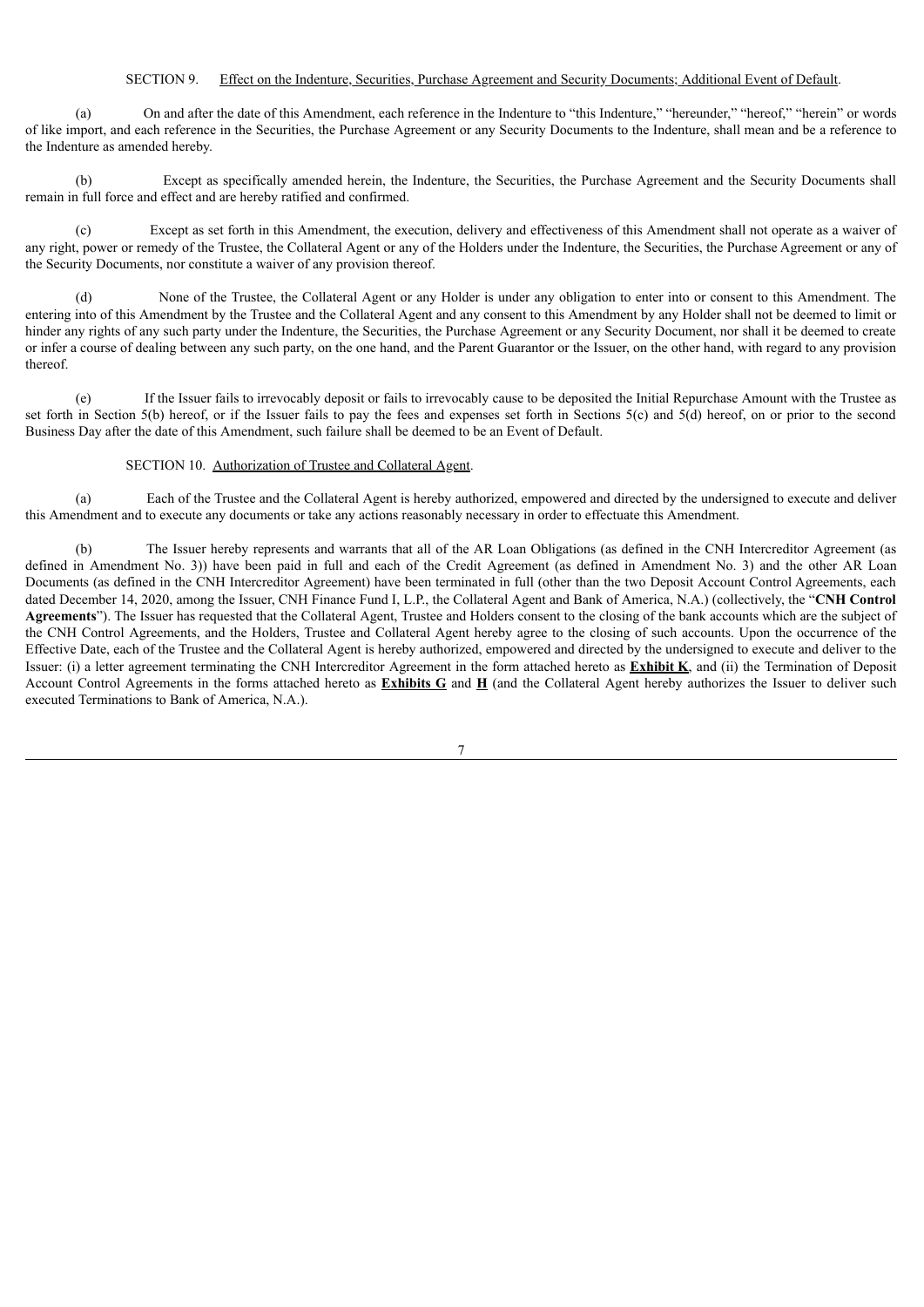(c) In accordance with Section 8.01 of the Indenture, upon satisfaction of the conditions set forth in such Section 8.01, the Trustee shall acknowledge in writing the discharge of all of the obligations under the Indenture in the form attached hereto as **Exhibit C**.

(d) Upon the occurrence of the Effective Date, the Collateral Agent is hereby authorized, empowered and directed by the undersigned to execute and deliver the amendment to the Intercompany Subordination Agreement in the form attached hereto as **Exhibit M.**

SECTION 11. General Authorization. Any and all actions heretofore or hereafter taken by the Trustee, the Collateral Agent, the Issuer, the Parent Guarantor and/or any officer, director, member, manager, partner, employee, contractor, Affiliate, attorney, representative and/or agent of any of the foregoing consistent with the intent and purpose of the matters approved or consented to in this Amendment are hereby ratified, confirmed, approved and consented to in all respects.

SECTION 12. Execution in Counterparts; Facsimile Signatures. The parties may sign any number of copies of this Amendment. Each signed copy shall be an original, but all of them together represent the same agreement. The exchange of copies of this Amendment and of signature pages by facsimile or PDF transmission shall constitute effective execution and delivery of this Amendment as to the parties hereto and may be used in lieu of the original Amendment for all purposes. Signatures of the parties hereto transmitted by facsimile or PDF shall be deemed to be their original signatures for all purposes. Electronic signatures believed by the Trustee to comply with the ESIGN Act of 2000 or other applicable law (including electronic images of handwritten signatures and digital signatures provided by DocuSign, Orbit, Adobe Sign or any other digital signature provider acceptable to the Trustee) shall also be deemed original signatures for all purposes hereunder.

SECTION 13. Governing Law. This Amendment shall be governed by, and construed in accordance with, the laws of the State of New York without regard to principles of conflicts of law.

SECTION 14. Severability. In case any provision in this Amendment shall be invalid, illegal or unenforceable, the validity, legality and enforceability of the remaining provisions shall not in any way be affected or impaired thereby and such provision shall be ineffective only to the extent of such invalidity, illegality or unenforceability.

SECTION 15. Headings. The headings of the Sections of this Amendment have been inserted for convenience of reference only, are not intended to be considered a part hereof and shall not modify or restrict any of the terms or provisions hereof.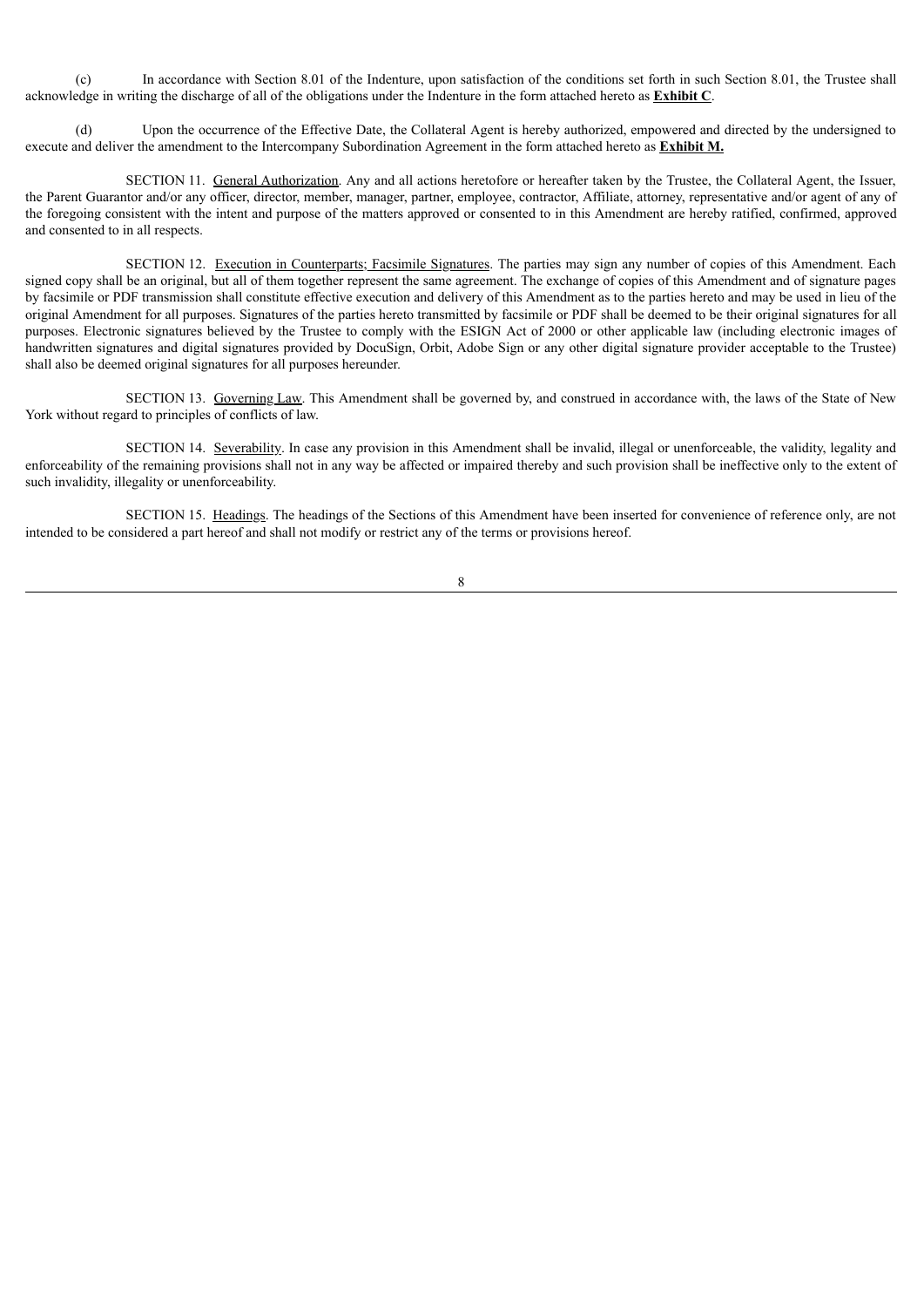SECTION 16. Binding Effect and Notice. After the date of this Amendment, this Amendment shall bind each Holder (and such Holder's successors and assigns) and every subsequent owner or beneficial owner of the Securities described on **Schedule 1** attached hereto (or portion thereof that evidences the same debt as such Securities). Any and all notices required to take any action in adopting this Amendment are hereby waived. Each Holder acknowledges that this Amendment constitutes the required notice of this Amendment pursuant to Section 9.02(b) of the Indenture. Each Holder and beneficial owner signatory hereto further agrees that such Holder's or beneficial owner's consent to this Amendment shall not be revoked by such Holder or beneficial owner, and may not be revoked by any successors or assigns of such Holder or beneficial owner, prior to the Effective Date, notwithstanding the provisions of Section 9.03 of the Indenture.

SECTION 17. Release. By their execution hereof, the Issuer, the Parent Guarantor and the Holders of beneficial interests in Global Securities hereby release the Trustee and its respective affiliates and subsidiaries and their respective officers, directors, employees, shareholders, agents and representatives as well as their respective successors and assigns from any and all claims, obligations, rights, causes of action, and liabilities, of whatever kind and nature, whether known or unknown, whether foreseen or unforeseen, arising on or before the date hereof, which such parties ever had, now have or hereafter can, shall or may have for, upon or by reason of any matter, cause or thing whatsoever, which are based upon, arise under or are related to payments made directly to such Holders as a result of the unavailability of the Depository for payments on the Securities (except to the extent caused by the gross negligence or the willful misconduct of the Trustee).

*[Signature Pages Follow]*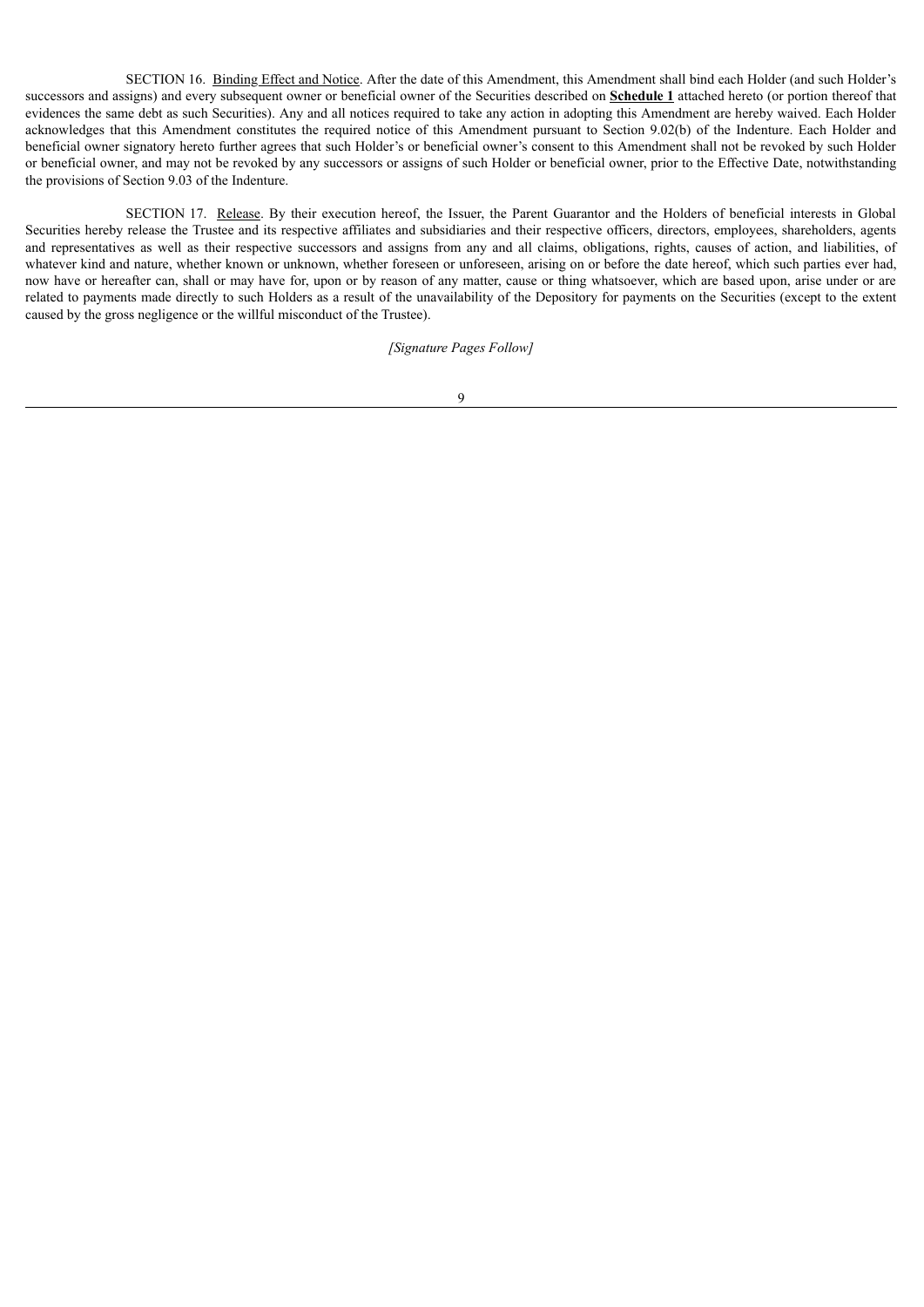IN WITNESS WHEREOF, each of the parties hereto has caused a counterpart of this Amendment to be duly executed and delivered as of the date first above written.

**ISSUER:**

# **SCILEX PHARMACEUTICALS INC.**

By: /s/ Jaisim Shah Name: Jaisim Shah Title: Chief Executive Officer

# **PARENT GUARANTOR:**

# **SORRENTO THERAPEUTICS, INC.**

**By: /s/ Henry Ji, Ph.D.**

Name: Henry Ji, Ph.D. Title: President, Chief Executive Officer and Chairman of the Board

[Signature Page to Amendment No. 4 to Indenture]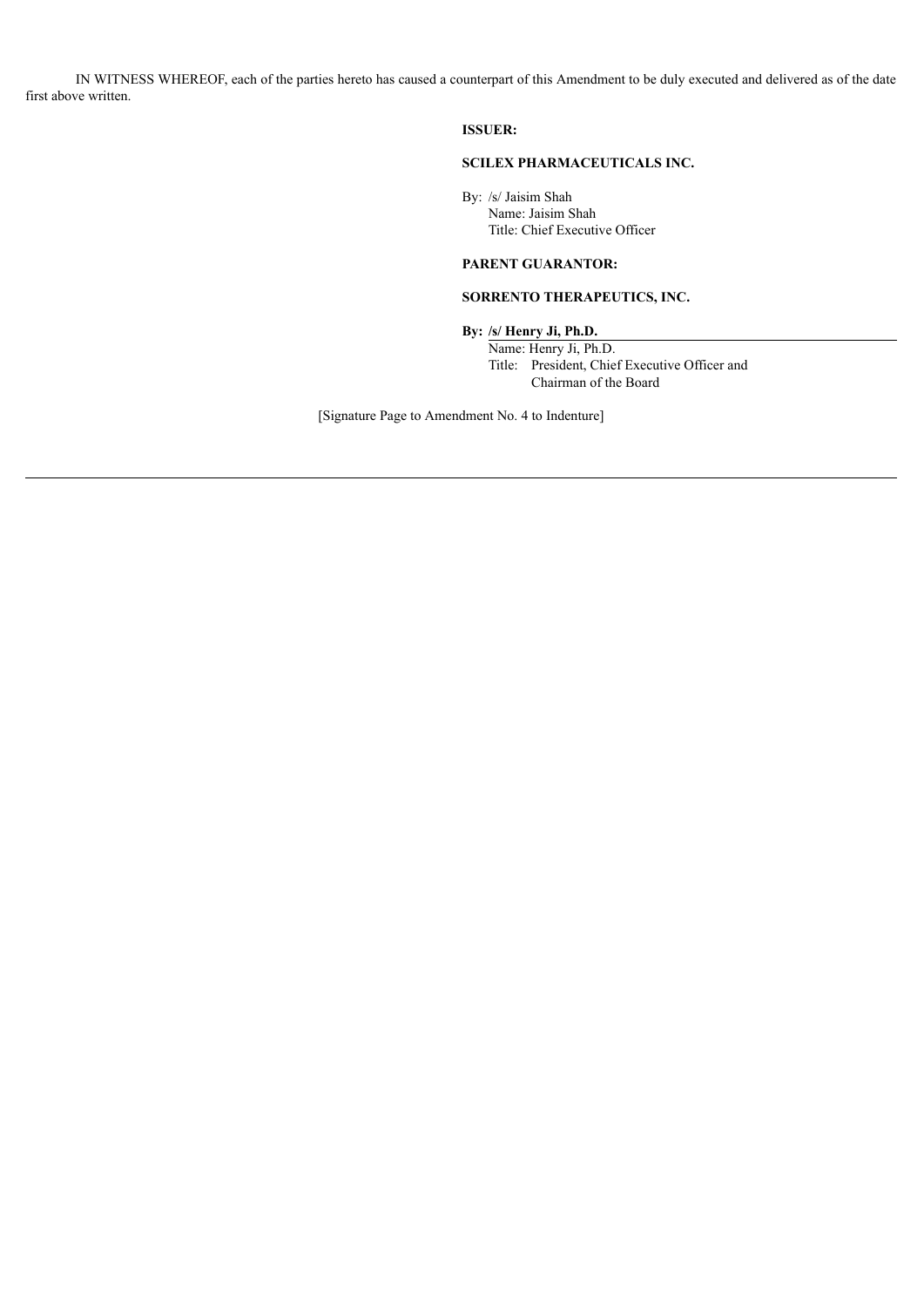IN WITNESS WHEREOF, each of the parties hereto has caused a counterpart of this Amendment to be duly executed and delivered as of the date first above written.

# **TRUSTEE:**

**U.S. BANK TRUST COMPANY, NATIONAL ASSOCIATION, as Trustee**

By: /s/ Alison Nadeau

Name: Alison Nadeau Title: Vice President

# **COLLATERAL AGENT:**

**U.S. BANK TRUST COMPANY, NATIONAL ASSOCIATION, as Collateral Agent**

By: /s/ Alison Nadeau

Name: Alison Nadeau Title: Vice President

[Signature Page to Amendment No. 4 to Indenture]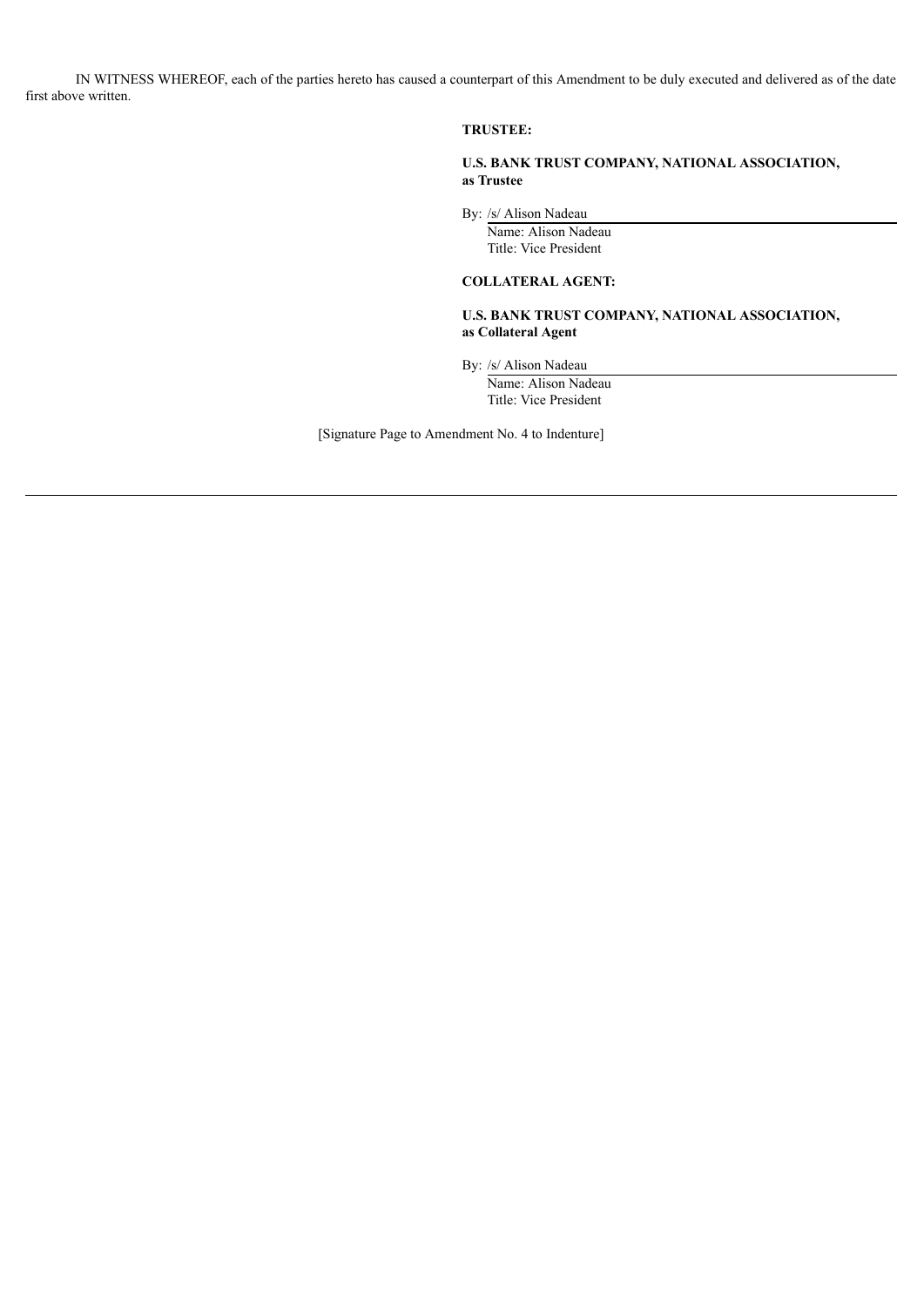FOR IMMEDIATE RELEASE

**June 3, 2022**

## Scilex Holding Company, a Sorrento Company, Announces Pre-Emptive Repurchase of \$41.4 Million of its Senior Secured Notes

**PALO ALTO and SAN DIEGO, CA. June 3, 2022 /Newswire/** -- Scilex Holding Company ("Scilex"), a nearly 100% (or over 99.9%) majority-owned subsidiary of Sorrento Therapeutics, Inc. (Nasdaq: SRNE, "Sorrento"), a commercial biopharmaceutical company focused on developing and commercializing non-opioid therapies for patients with acute and chronic pain, announced that on June 3, 2022, it pre-emptively paid off and eliminated \$41.4 million of the principal amount of its senior secured notes (the "Notes"). In connection with this payoff, the holders of the Notes agreed that Scilex can repurchase the remaining principal amount of the Notes at any time on or before September 30, 2022 for \$41.4 million (subject to reduction for any quarterly royalty payments) and the holders of the Notes will forgive and discharge \$28.0 million of the aggregate principal amount of the Notes.

Scilex's Executive Chairman and Sorrento Chairman and CEO, Henry Ji, Ph.D., stated, "We value our stockholders and our reputation as a stockholderfriendly company above all else. We have our sights set on some very big long-term objectives for Sorrento and Scilex. And we won't get there by working against the interests of our equity holders. Paying down the Notes reduces uncertainty and further improves Scilex's balance sheet. We look forward to identifying other opportunities to grow our stockholders' interests and avoid unnecessary distractions in financing our progress as we move toward commercialization of additional non-opioid pain management solutions in the acute and chronic pain markets."

"As we prepare to complete our previously announced merger with Vickers Vantage Corp. I and begin our registration and pre-commercialization plans of our recently successfully completed SP-102 (SEMDEXA<sup>TM</sup>) Phase 3 clinical trial program, this pre-emptive repurchase of part of the Notes is another important accomplishment of our company goals. It gives us the ability to attract new capital at competitive terms, preserve cash that would have been spent on royalty payments under the Notes, as well as being able to avoid the effects of negative debt leverage. We believe these advantages will be of significant benefit to Scilex and our stockholders as we continue to execute on our business plan," said Jaisim Shah, Chief Executive Officer of Scilex.

Scilex Holding Company and Vickers Vantage Corp. I (Nasdaq: VCKA) ("Vickers"), a special purpose acquisition company sponsored by Vickers Venture Fund VI Pte Ltd and Vickers Venture Fund VI (Plan) Pte Ltd, have entered into a definitive business combination agreement ("BCA") on March 17, 2022. Upon the closing of the transaction, the combined company (the "Combined Company") will be renamed Scilex Holding Company, and its common stock and warrants to purchase common stock are expected to be listed on Nasdaq under the ticker symbol "SCLX" and "SCLXW", respectively. The boards of directors of each of Vickers, Scilex and Sorrento have unanimously approved the proposed transaction. The closing of the transaction, which is expected to occur by the third quarter of 2022, is subject to the approval of Vickers's shareholders and the satisfaction or waiver of certain other customary closing conditions.

Page | 1

# <span id="page-14-0"></span>**prrej** HERAPEUTIC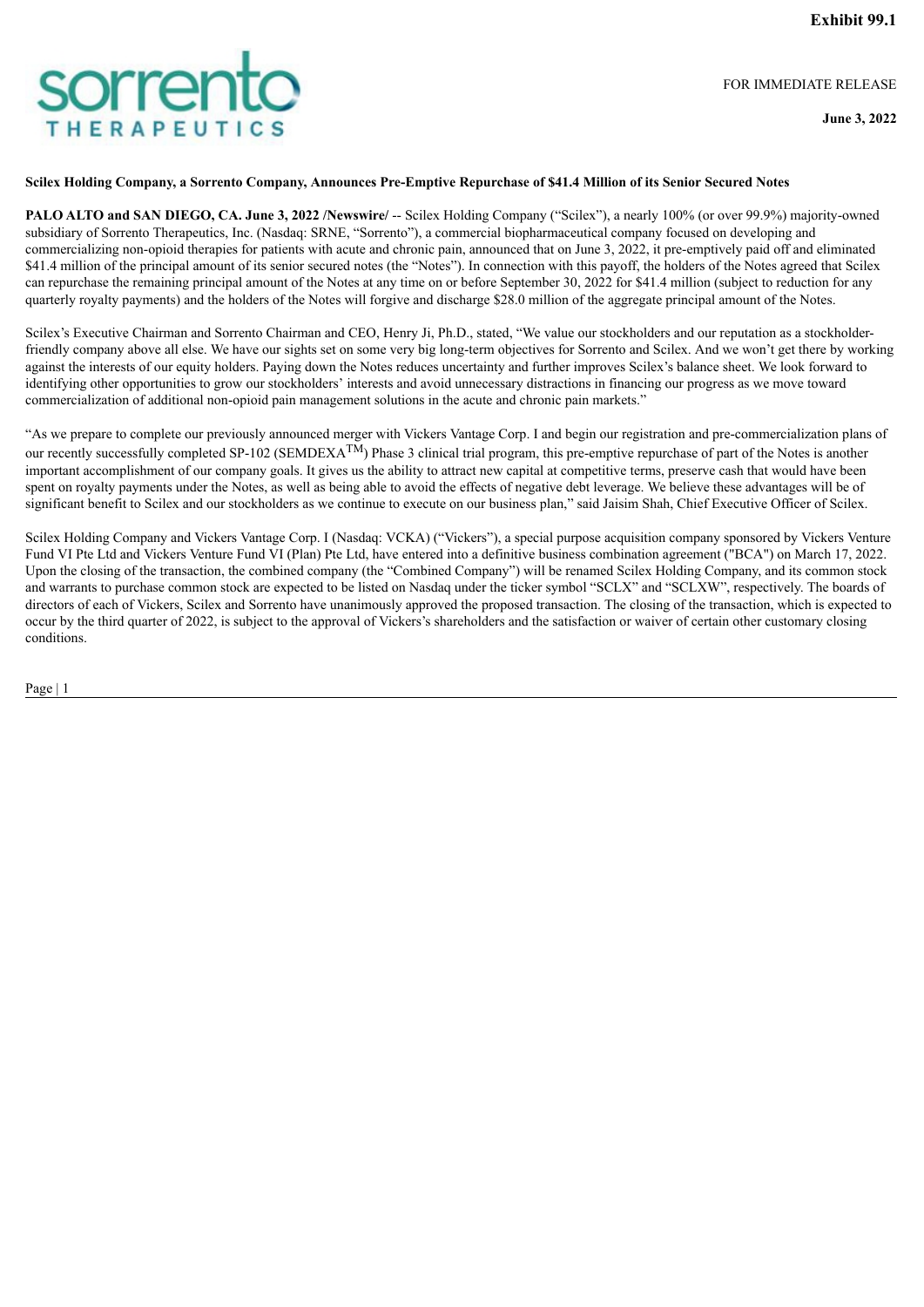A corporate presentation describing Scilex's development plans can be found at www.scilexholding.com.

# **About Scilex Holding Company**

Scilex Holding Company, a nearly 100% (or over 99.9%) majority-owned subsidiary of Sorrento Therapeutics, Inc., is an innovative revenue-generating company focused on acquiring, developing and commercialization of non-opioid pain management products for treatment of acute and chronic pain. Scilex is uncompromising in its focus to become the global pain management leader committed to social, environmental, economic, and ethical principles to responsibly develop pharmaceutical products to maximize quality of life. Highly positive results from the Phase III Pivotal Trial C.L.E.A.R Program for  $SEMDEXA<sup>TM</sup>$ , its novel, non-opioid product for the treatment of lumbosacral radicular pain (sciatica), were announced in March 2022. Scilex targets indications with high unmet needs and large market opportunities with non-opioid therapies for the treatment of patients with moderate to severe pain. Scilex launched its first commercial product in October 2018 and is developing its late-stage pipeline, which includes a pivotal Phase 3 candidate and one Phase 2 and one Phase 1 candidate. Its commercial product, ZTlido® (lidocaine topical system) 1.8%, or ZTlido®, is a prescription lidocaine topical product approved by the U.S. Food and Drug Administration for the relief of pain associated with postherpetic neuralgia, which is a form of post-shingles nerve pain. Scilex's three product candidates are SP-102 (injectable dexamethasone sodium phosphate viscous gel product containing 10 mg dexamethasone), or SEMDEXA™, a Phase 3, novel, viscous gel formulation of a widely used corticosteroid for epidural injections to treat lumbosacral radicular pain, or sciatica, with FDA Fast Track status; SP-103 (lidocaine topical system) 5.4%, a Phase 2, triple-strength formulation of ZTlido®, for the treatment of low back pain; and SP-104, 4.5 mg Delayed Burst Release Low Dose Naltrexone Hydrochloride (DBR-LDN) Capsule, for the treatment of chronic pain, fibromyalgia in multiple Phase 1 programs expected to be initiated this year. For further information regarding the SP-102 Phase 3 efficacy trial, see NCT identifier NCT03372161 – Corticosteroid Lumbar Epidural Analgesia for Radiculopathy – Full Text View – ClinicalTrials.gov.

Scilex Holding Company is headquartered in Palo Alto, California, with operations in both Palo Alto and San Diego, California. For further information please visit www.scilexholding.com.

# **About Sorrento Therapeutics, Inc.**

Sorrento is a clinical and commercial stage biopharmaceutical company developing new therapies to treat cancer, pain (non-opioid treatments), autoimmune disease and COVID-19. Sorrento's multimodal, multipronged approach to fighting cancer is made possible by its extensive immuno-oncology platforms, including key assets such as fully human antibodies ("G-MAB™ library"), immuno-cellular therapies ("DAR-T™"), antibody-drug conjugates ("ADCs"), and oncolytic virus ("Seprehvec™"). Sorrento is also developing potential antiviral therapies and vaccines against coronaviruses, including Abivertinib, COVISHIELD™ and COVI-MSC™; and diagnostic test solutions, including COVIMARK™.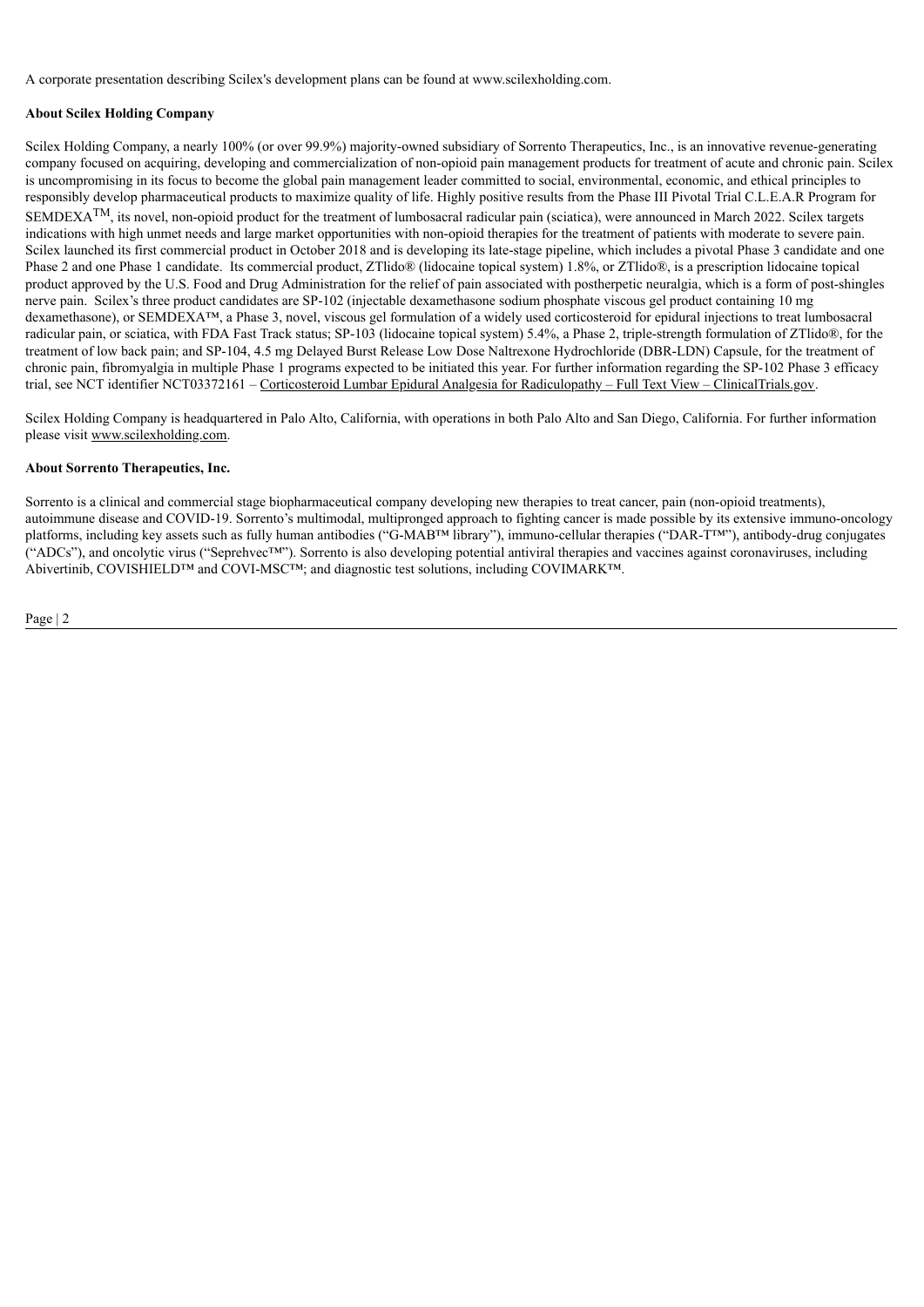Sorrento's commitment to life-enhancing therapies for patients is also demonstrated by our effort to advance a first-in-class (TRPV1 agonist) non-opioid pain management small molecule, resiniferatoxin ("RTX"), and SP-102 (10 mg, dexamethasone sodium phosphate viscous gel) (SEMDEXA™), a novel, viscous gel formulation of a widely used corticosteroid for epidural injections to treat lumbosacral radicular pain, or sciatica, and to commercialize ZTlido® (lidocaine topical system) 1.8% for the treatment of postherpetic neuralgia (PHN). RTX has been cleared for a Phase II trial for intractable pain associated with cancer and a Phase II trial in osteoarthritis patients. Positive final results from the Phase III Pivotal Trial C.L.E.A.R. Program for SEMDEXA™, its novel, non-opioid product for the treatment of lumbosacral radicular pain (sciatica), were announced in March 2022. ZTlido® was approved by the FDA on February 28, 2018.

For more information visit www.sorrentotherapeutics.com.

# **About Vickers Vantage Corp. I**

Vickers Vantage Corp. I is a blank check company formed for the purpose of effecting a merger, share exchange, asset acquisition, share purchase, reorganization or similar business combination with one or more businesses or entities.

# **Important Information for Investors and Stockholders**

This press release relates to a proposed transaction between Scilex and Vickers. This press release does not constitute an offer to sell or exchange, or the solicitation of an offer to buy or exchange, any securities, nor shall there be any sale of securities in any jurisdiction in which such offer, sale or exchange would be unlawful prior to registration or qualification under the securities laws of any such jurisdiction. In connection with the transaction described herein, Vickers has filed a Registration Statement on Form S-4 (the "Registration Statement"), which includes a document that serves as a prospectus and proxy statement of Vickers, referred to as the proxy statement/prospectus. After the Registration Statement is declared effective by the SEC, the proxy statement/prospectus will be sent to all Vickers shareholders as of a record date for the meeting of Vickers shareholders to be established for voting on the proposed business combination. Vickers will also file other documents regarding the proposed transaction with the SEC. This press release does not contain all of the information that will be contained in the proxy statement/prospectus or other documents filed or to be filed with the SEC. **Investors and security** holders of Vickers are urged to read these materials (including any amendments or supplements thereto) and any other relevant documents in connection with the transaction that Vickers files with the SEC when, and if, they become available because they will contain important **information about Vickers, Scilex and the proposed transaction.** Investors and security holders will be able to obtain free copies of the Registration Statement, the proxy statement/prospectus and all other relevant documents filed or that will be filed with the SEC by Vickers through the website maintained by the SEC at www.sec.gov.

```
Page | 3
```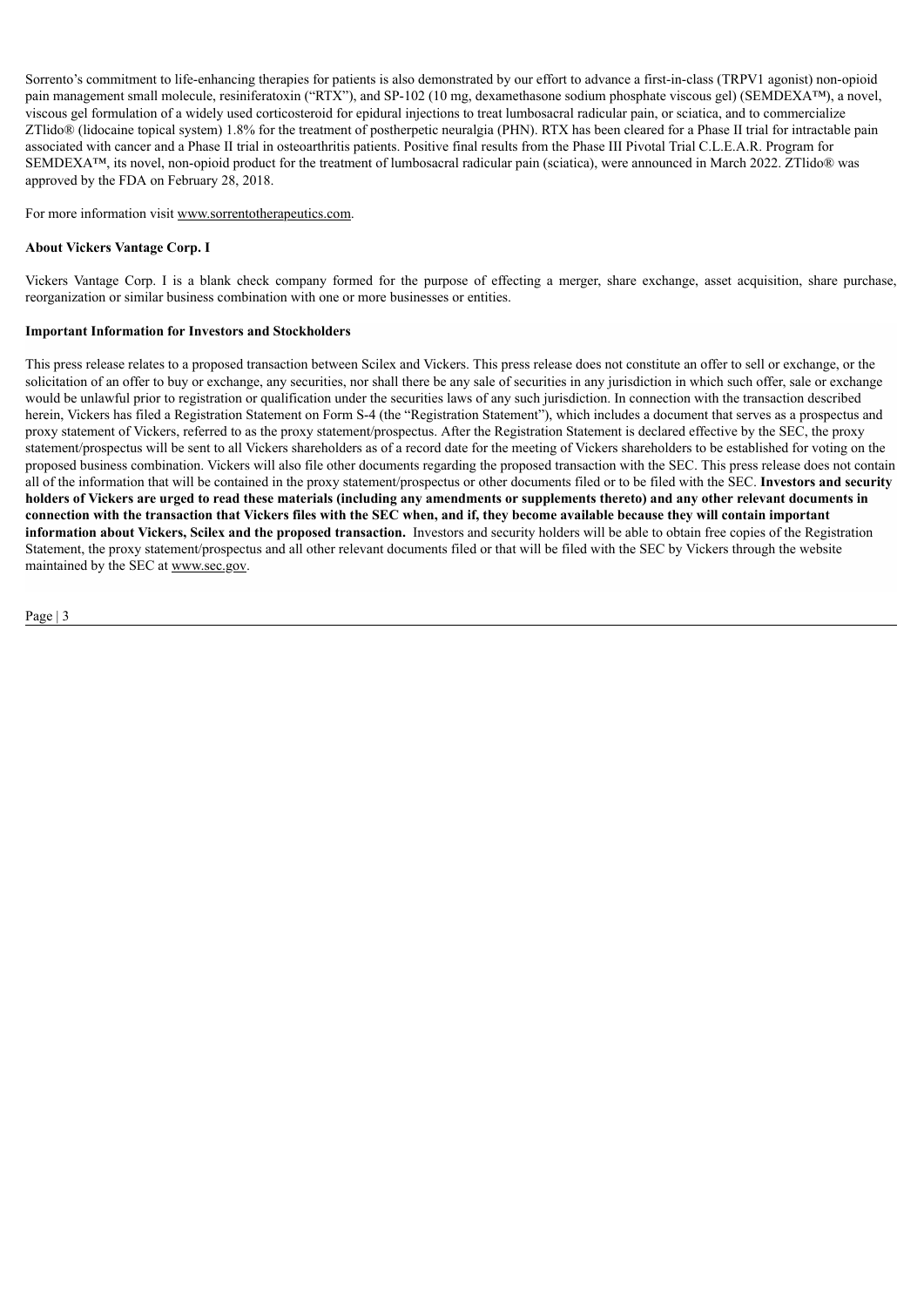#### **Participants in the Solicitation**

Vickers and its directors and executive officers may be deemed participants in the solicitation of proxies from Vickers's shareholders in connection with the transaction. A list of the names of such directors and executive officers and information regarding their interests in the proposed business combination will be contained in the proxy statement/prospectus when available. You may obtain free copies of these documents as described in the preceding paragraph.

Scilex and its directors and executive officers may also be deemed to be participants in the solicitation of proxies from the shareholders of Vickers in connection with the proposed transaction. Information about Scilex's directors and executive officers and information regarding their interests in the proposed transaction will be included in the proxy statement/prospectus for the proposed transaction.

#### **Non-Solicitation**

This press release is not a proxy statement or solicitation of a proxy, consent or authorization with respect to any securities or in respect of the potential transaction and shall not constitute an offer to sell or a solicitation of an offer to buy the securities of Vickers, the Combined Company or Scilex, nor shall there be any sale of any such securities in any state or jurisdiction in which such offer, solicitation or sale would be unlawful prior to registration or qualification under the securities laws of such state or jurisdiction. No offer of securities shall be made except by means of a prospectus meeting the requirements of the Securities Act of 1933, as amended.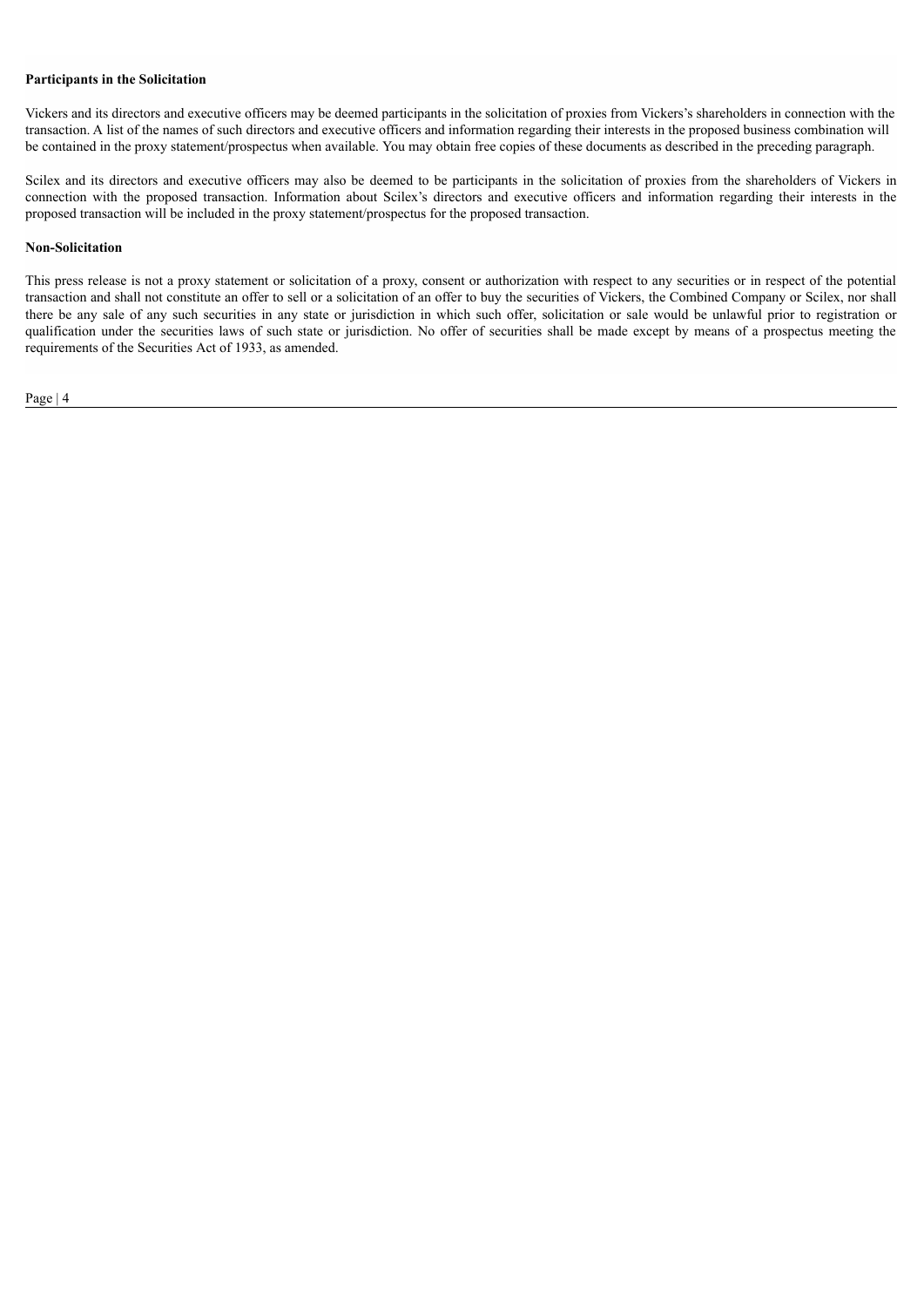## **Forward-Looking Statements**

This press release and any statements made for and during any presentation or meeting concerning the matters discussed in this press release contain forward-looking statements related to Vickers, Sorrento and its subsidiaries, including but not limited to Scilex, under the safe harbor provisions of Section 21E of the Private Securities Litigation Reform Act of 1995 and are subject to risks and uncertainties that could cause actual results to differ materially from those projected. Forward-looking statements include statements regarding any payoff of the remaining balance of the Notes on or prior to September 30, 2022, Scilex's long-term objectives and commercialization plans, Scilex's potential to attract new capital and avoid the effects of negative debt leverage, the proposed business combination between Scilex and Vickers, including the timing of such business combination, the potential listing of the Combined Company's common stock and warrants to purchase common stock on Nasdaq or other major securities exchange and the anticipated stock ticker symbol for such shares and warrants to purchase common stock, the expectation that Vickers will file subsequent amendments to the Registration Statement on Form S-4, the estimated or anticipated future results and benefits of the Combined Company following the proposed business combination, including the likelihood and ability of the parties to successfully consummate the proposed business combination, future opportunities for the Combined Company, the timing of the completion of the proposed business combination, Scilex's and the Combined Company's proposed business strategies, the expected cash resources of the Combined Company and the expected uses thereof; Scilex's and the Combined Company's current and prospective product candidates, planned clinical trials and preclinical activities and potential product approvals, as well as the potential for market acceptance of any approved products and the related market opportunity; statements regarding SP-102 (SEMDEXA™), SP-103 or SP-104, if approved by the FDA; Scilex's development and commercialization plans; and Sorrento's products, technologies and prospects and Scilex's products, technologies and prospects, including the potential for Scilex's product candidates to be best-in-class or first-in-class therapies. Risks and uncertainties that could cause Sorrento's and Scilex's actual results to differ materially and adversely from those expressed in our forward-looking statements, include, but are not limited to: the inability of the parties to consummate the proposed business combination transaction for any reason or the occurrence of any event, change or other circumstances that could give rise to the termination of the BCA, including any failure to meet applicable closing conditions; changes in the structure, timing and completion of the proposed transaction between Vickers and Scilex; Vickers's ability to continue its listing on the Nasdaq Capital Market until closing of the proposed transaction; the Combined Company's ability to list its securities on Nasdaq or other major securities exchange after closing of the proposed transaction; the ability of the parties to achieve the benefits of the proposed transaction, including future financial and operating results of the Combined Company; the ability of the parties to realize the expected synergies from the proposed transaction; risks related to the outcome of any legal proceedings that may be instituted against the parties following the announcement of the proposed business combination; general economic, political and business conditions; risks related to the ongoing COVID-19 pandemic; the risk that the potential product candidates that Scilex develops may not progress through clinical development or receive required regulatory approvals within expected timelines or at all; risks relating to uncertainty regarding the regulatory pathway for Scilex's product candidates; the risk that Scilex will be unable to successfully market or gain market acceptance of its product candidates; the risk that Scilex's product candidates may not be beneficial to patients or successfully commercialized; the risk that Scilex has overestimated the size of the target patient population, their willingness to try new therapies and the willingness of physicians to prescribe these therapies; risks that the results of the Phase 2 trial for SP-103 or Phase 1 trials for SP-104 may not be successful; risks that the prior results of the clinical trials of SP-102 (SEMDEXA™), SP-103 or SP-104 may not be replicated; regulatory and intellectual property risks; the risk that any requisite regulatory approvals to complete the transaction are not obtained, are delayed or are subject to unanticipated conditions that could adversely affect the Combined Company or the expected benefits of the proposed transaction or that the approval of Vickers's shareholders is not obtained; the risk of failure to realize the anticipated benefits of the proposed transaction; the amount of redemption requests made by Vickers's shareholders and other risks and uncertainties indicated from time to time and other risks set forth in Sorrento's and Vickers's filings with the SEC, including in the Registration Statement. Investors are cautioned not to place undue reliance on these forward-looking statements, which speak only as of the date of this release, and we undertake no obligation to update any forward-looking statement in this press release except as may be required by law.